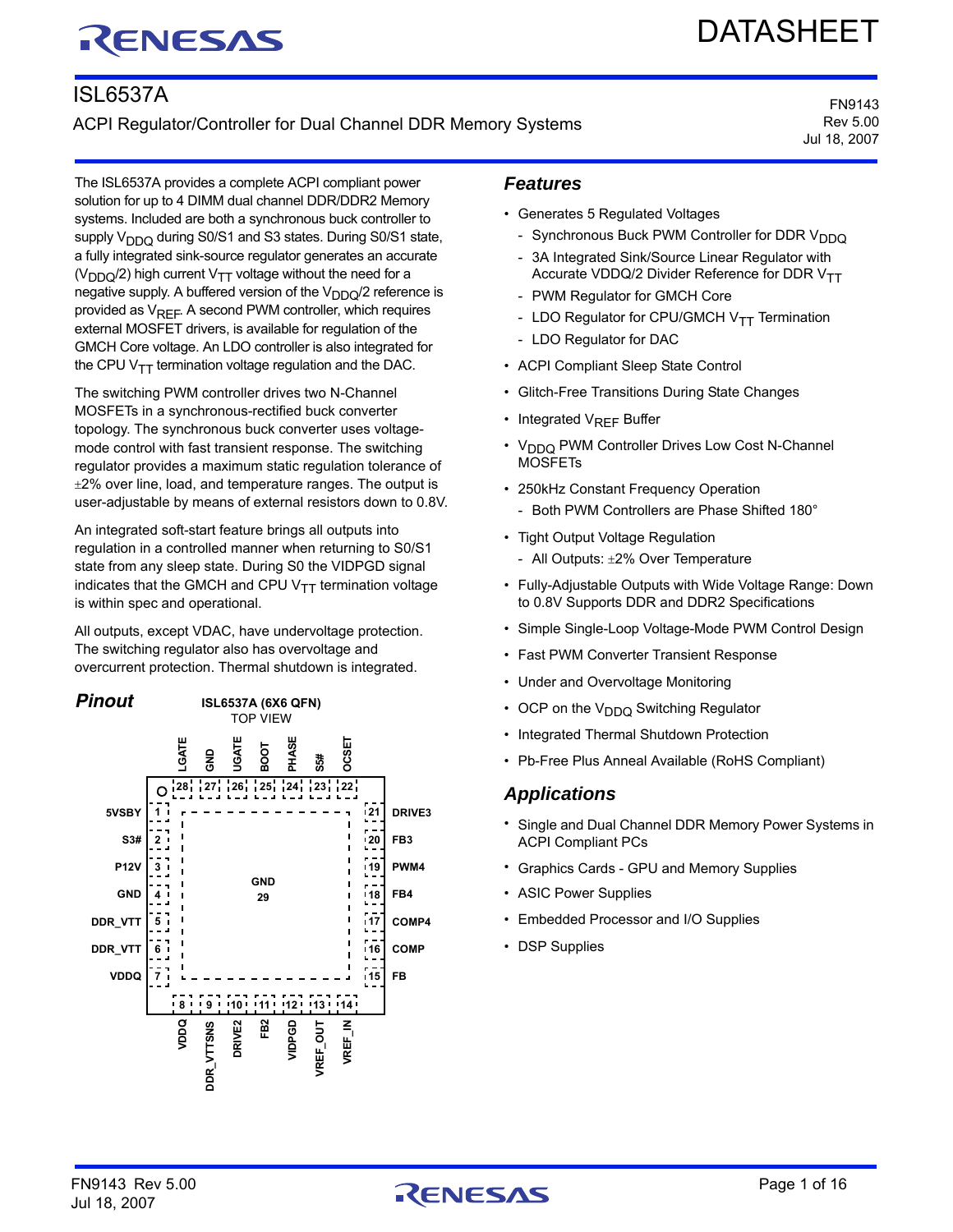#### *Ordering Information*

| <b>PART NUMBER</b>  | <b>PART MARKING</b> | <b>TEMPERATURE</b><br>RANGE $(^{\circ}C)$ | <b>PACKAGE</b>          | <b>PKG.</b><br>DWG.# |
|---------------------|---------------------|-------------------------------------------|-------------------------|----------------------|
| ISL6537ACR          | ISL6537ACR          | 0 to $+70$                                |                         | L28.6x6              |
| ISL6537ACRZ (Note)  | ISL6537ACRZ         | 0 to $+70$                                | 28 Ld 6x6 QFN (Pb-free) | L28.6x6              |
| ISL6537ACRZA (Note) | ISL6537ACRZ         | 0 to $+70$                                | 28 Ld 6x6 QFN (Pb-free) | L28.6x6              |

\*Add "-T" suffix to part number for tape and reel packaging.

NOTE: Intersil Pb-free plus anneal products employ special Pb-free material sets; molding compounds/die attach materials and 100% matte tin plate termination finish, which are RoHS compliant and compatible with both SnPb and Pb-free soldering operations. Intersil Pb-free products are MSL classified at Pb-free peak reflow temperatures that meet or exceed the Pb-free requirements of IPC/JEDEC J STD-020.

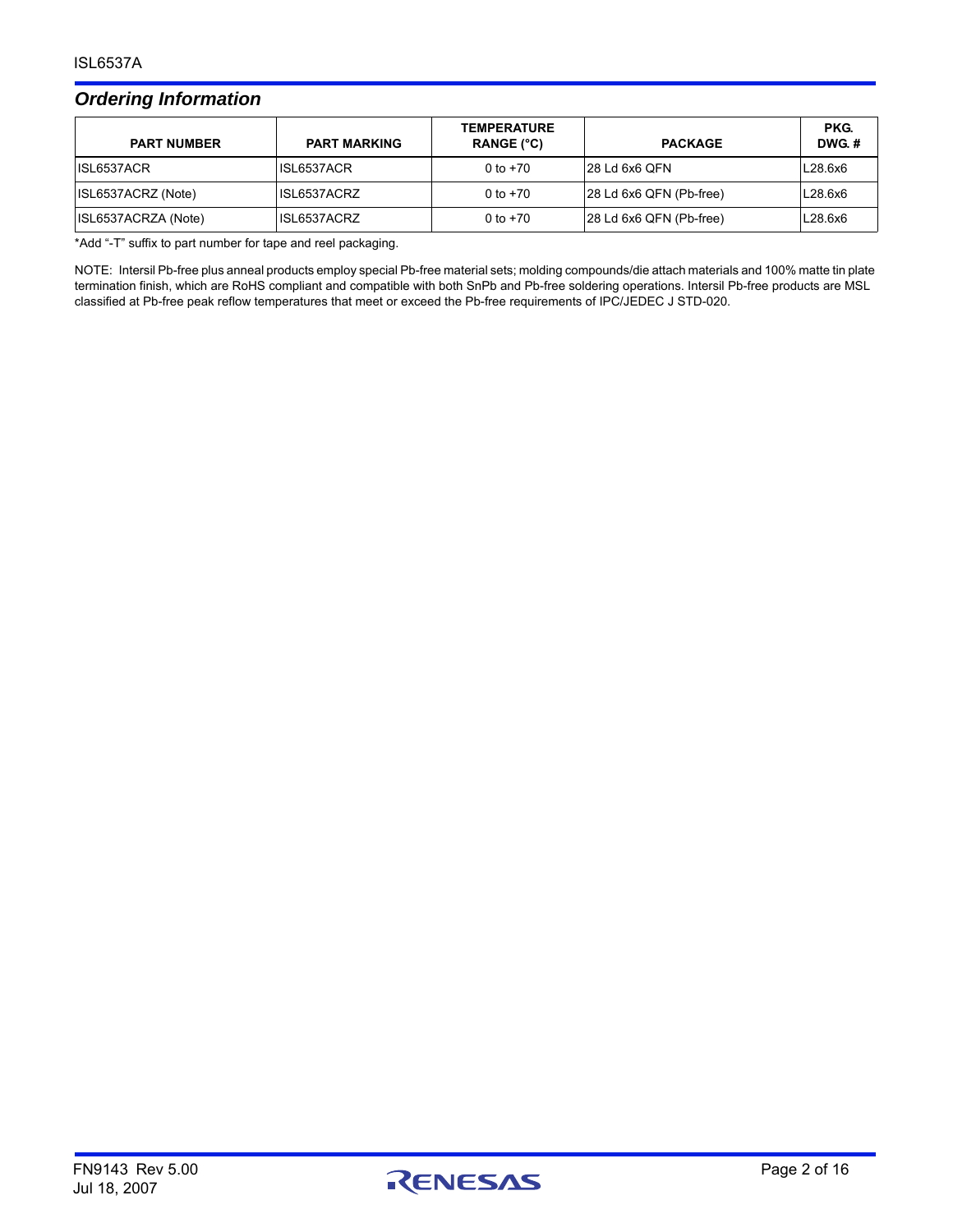ISL6537A *Block Diagram*



Page 3 of 16 Page 3 of 16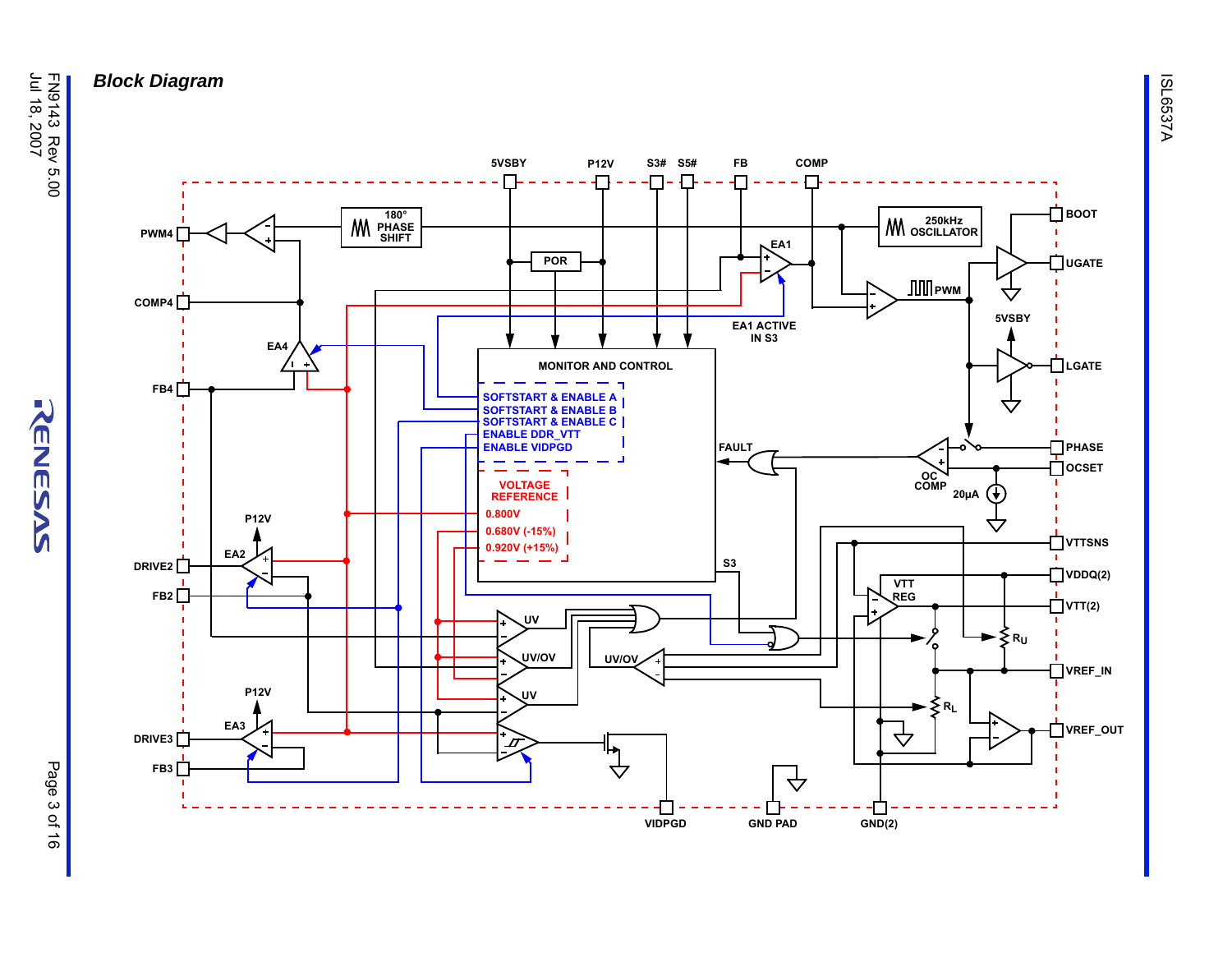### *Simplified Power System Diagram*



*Typical Application*



Jul 18, 2007

FN9143 Rev 5.00 **Page 4 of 16**<br>
Jul 18, 2007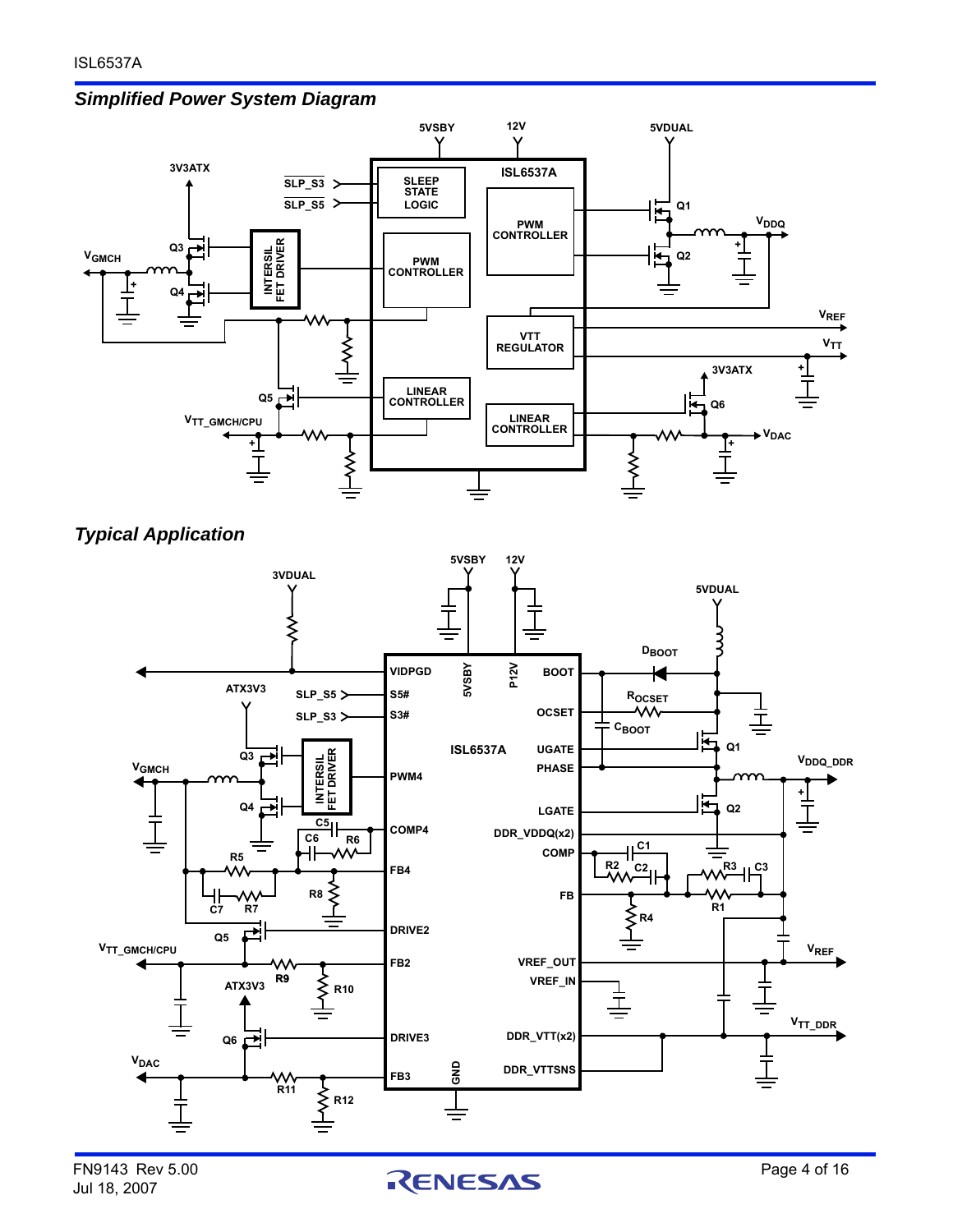#### Absolute Maximum Ratings **Thermal Information**

| Upper Driver Supply Voltage, V <sub>BOOT</sub> - V <sub>PHASE</sub> 7.0V (DC) |                                |
|-------------------------------------------------------------------------------|--------------------------------|
|                                                                               | 8.0V (<10ns Pulse Width, 10µJ) |
|                                                                               |                                |
|                                                                               |                                |

#### **Recommended Operating Conditions**

| Thermal Resistance (Typical, Notes 1, 2) $\theta_{IA}$ (°C/W) $\theta_{IC}$ (°C/W) |    |  |
|------------------------------------------------------------------------------------|----|--|
|                                                                                    | 32 |  |
| Maximum Junction Temperature (Plastic Package)  +150°C                             |    |  |
| Maximum Storage Temperature Range -65°C to +150°C                                  |    |  |
|                                                                                    |    |  |
| http://www.intersil.com/pbfree/Pb-FreeReflow.asp                                   |    |  |

*CAUTION: Do not operate at or near the maximum ratings listed for extended periods of time. Exposure to such conditions may adversely impact product reliability and result in failures not covered by warranty.*

#### NOTES:

- 1.  $\theta_{JA}$  is measured in free air with the component mounted on a high effective thermal conductivity test board with "direct attach" features. See Tech Brief TB379.
- 2. For  $\theta_{JC}$ , the "case temp" location is the center of the exposed metal pad on the package underside.

**Electrical Specifications** Recommended Operating Conditions, Unless Otherwise Noted. Refer to Block and Simplified Power System Diagrams and Typical Application Schematics

| <b>PARAMETER</b>                                                       | <b>SYMBOL</b>      | <b>TEST CONDITIONS</b>                    | <b>MIN</b>               | <b>TYP</b>               | <b>MAX</b>               | <b>UNITS</b>  |
|------------------------------------------------------------------------|--------------------|-------------------------------------------|--------------------------|--------------------------|--------------------------|---------------|
| <b>5VSBY SUPPLY CURRENT</b>                                            |                    |                                           |                          |                          |                          |               |
| Nominal Supply Current                                                 | $\overline{C}$ so  | S3# and S5# HIGH, UGATE/LGATE Open        | 5.5                      | 7.0                      | 8.0                      | <b>mA</b>     |
|                                                                        | $\overline{C}$ _S5 | S5# LOW, S3# Don't Care, UGATE/LGATE Open | $\overline{\phantom{a}}$ | 700                      | 850                      | μA            |
| <b>POWER-ON RESET</b>                                                  |                    |                                           |                          |                          |                          |               |
| Rising 5VSBY POR Threshold                                             |                    |                                           | 4.10                     | $\blacksquare$           | 4.45                     | $\vee$        |
| Falling 5VSBY POR Threshold                                            |                    |                                           | 3.60                     | $\overline{\phantom{a}}$ | 3.95                     | $\vee$        |
| Rising P12V POR Threshold                                              |                    |                                           | 10.0                     | $\blacksquare$           | 10.5                     | $\vee$        |
| Falling P12V POR Threshold                                             |                    |                                           | 8.80                     | $\blacksquare$           | 9.75                     | $\vee$        |
| <b>OSCILLATOR AND SOFT-START</b>                                       |                    |                                           |                          |                          |                          |               |
| <b>PWM Frequency</b>                                                   | f <sub>OSC</sub>   |                                           | 220                      | 250                      | 280                      | kHz           |
| Ramp Amplitude                                                         | $\Delta V$ OSC     |                                           |                          | 1.5                      |                          | $\vee$        |
| Soft-Start Interval                                                    | tss                |                                           | 6.5                      | 8.2                      | 9.5                      | ms            |
| <b>REFERENCE VOLTAGE</b>                                               |                    |                                           |                          |                          |                          |               |
| Reference Voltage                                                      | <b>VREF</b>        |                                           | $\overline{\phantom{a}}$ | 0.800                    |                          | $\vee$        |
| System Accuracy                                                        |                    |                                           | $-2.0$                   | $\overline{a}$           | $+2.0$                   | $\frac{0}{0}$ |
| V <sub>DDQ</sub> AND V <sub>GMCH</sub> PWM CONTROLLER ERROR AMPLIFIERS |                    |                                           |                          |                          |                          |               |
| DC Gain                                                                |                    | (Note 3)                                  | $\overline{a}$           | 80                       | $\blacksquare$           | dB            |
| Gain-Bandwidth Product                                                 | <b>GBWP</b>        | (Note 3)                                  | 15                       | $\overline{\phantom{a}}$ | $\overline{\phantom{a}}$ | <b>MHz</b>    |
| <b>Slew Rate</b>                                                       | <b>SR</b>          | (Note 3)                                  | $\overline{\phantom{a}}$ | 6                        | $\overline{\phantom{a}}$ | $V/\mu s$     |
| <b>CONTROL I/O (S3#, S5#)</b>                                          |                    |                                           |                          |                          |                          |               |
| <b>LOW Level Input Threshold</b>                                       |                    |                                           | 0.75                     | $\blacksquare$           | $\blacksquare$           | $\vee$        |
| <b>HIGH Level Input Threshold</b>                                      |                    |                                           | $\overline{\phantom{a}}$ | $\overline{\phantom{a}}$ | 2.2                      | $\vee$        |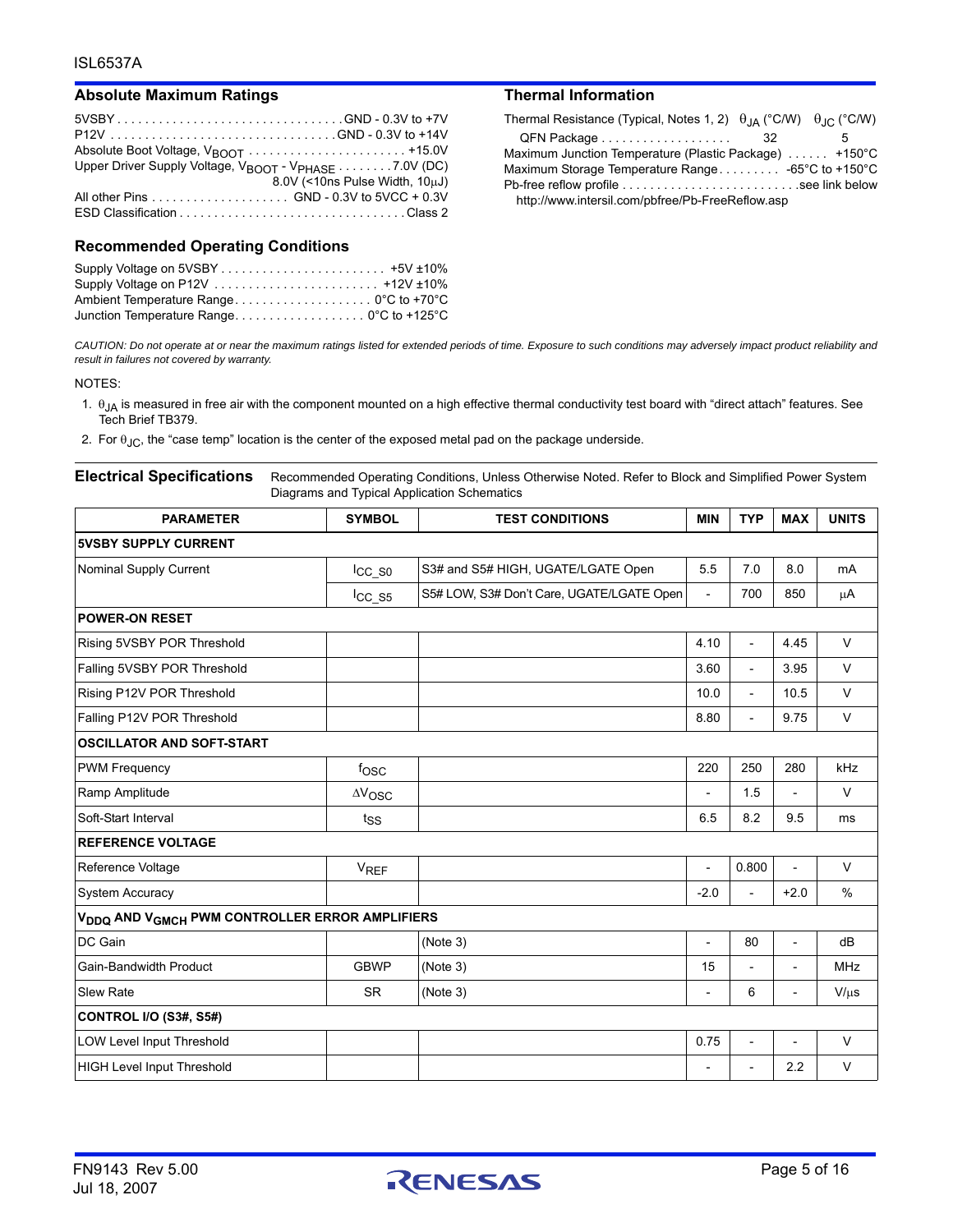**Electrical Specifications** Recommended Operating Conditions, Unless Otherwise Noted. Refer to Block and Simplified Power System Diagrams and Typical Application Schematics **(Continued)**

| <b>PARAMETER</b>                           | <b>SYMBOL</b>                         | <b>TEST CONDITIONS</b>                                                                                                                  | <b>MIN</b>               | <b>TYP</b>     | <b>MAX</b>               | <b>UNITS</b> |  |
|--------------------------------------------|---------------------------------------|-----------------------------------------------------------------------------------------------------------------------------------------|--------------------------|----------------|--------------------------|--------------|--|
| <b>PWM CONTROLLER GATE DRIVERS</b>         |                                       |                                                                                                                                         |                          |                |                          |              |  |
| <b>UGATE and LGATE Source</b>              | <b>I</b> GATE                         |                                                                                                                                         | $\overline{a}$           | $-0.8$         |                          | Α            |  |
| <b>UGATE and LGATE Sink</b>                | <b>IGATE</b>                          |                                                                                                                                         | $\overline{\phantom{a}}$ | 0.8            | $\overline{a}$           | A            |  |
| <b>VTT REGULATOR</b>                       |                                       |                                                                                                                                         |                          |                |                          |              |  |
| Upper Divider Impedance                    | $R_{U}$                               |                                                                                                                                         |                          | 2.5            |                          | $k\Omega$    |  |
| Lower Divider Impedance                    | $R_L$                                 |                                                                                                                                         |                          | 2.5            | $\overline{\phantom{a}}$ | $k\Omega$    |  |
| VREF_OUT Buffer Source Current             | VREF_OUT                              |                                                                                                                                         |                          |                | 2                        | mA           |  |
| Maximum V <sub>TT</sub> Load Current       | VTT_MAX                               | Periodic load applied with 30% duty cycle and<br>10ms period using ISL6537A_6506EVAL1<br>evaluation board (see Application Note AN1124) | $-3$                     | $\overline{a}$ | 3                        | Α            |  |
| <b>LINEAR REGULATORS</b>                   |                                       |                                                                                                                                         |                          |                |                          |              |  |
| DC Gain                                    |                                       | (Note 3)                                                                                                                                | $\overline{a}$           | 80             | $\overline{a}$           | dB           |  |
| <b>Gain Bandwidth Product</b>              | <b>GBWP</b>                           | (Note 3)                                                                                                                                | 15                       |                | $\overline{\phantom{a}}$ | <b>MHz</b>   |  |
| <b>Slew Rate</b>                           | SR                                    | (Note 3)                                                                                                                                |                          | 6              |                          | $V/\mu s$    |  |
| DRIVEn High Output Voltage                 |                                       | <b>DRIVEn Unloaded</b>                                                                                                                  | 9.75                     | 10.0           | $\blacksquare$           | V            |  |
| <b>DRIVEn Low Output Voltage</b>           |                                       |                                                                                                                                         |                          | 0.16           | 0.50                     | $\vee$       |  |
| DRIVEn High Output Source Current          |                                       | $V_{FB}$ = 770mV, $V_{DRIVEn}$ = 0V                                                                                                     | $\overline{\phantom{a}}$ | 1.7            | $\overline{a}$           | mA           |  |
| DRIVEn Low Output Sink Current             |                                       | $VFB = 830mV, VDRIVEn = 10V$                                                                                                            | $\overline{a}$           | 1.20           | $\overline{a}$           | mA           |  |
| <b>VIDPGD</b>                              |                                       |                                                                                                                                         |                          |                |                          |              |  |
| V <sub>TT_GMCH/CPU</sub> Rising Threshold  |                                       | S <sub>0</sub>                                                                                                                          | .725                     | .740           |                          | V            |  |
| V <sub>TT</sub> GMCH/CPU Falling Threshold |                                       | S <sub>0</sub>                                                                                                                          |                          | 0.700          | 0.715                    | $\vee$       |  |
| <b>PROTECTION</b>                          |                                       |                                                                                                                                         |                          |                |                          |              |  |
| <b>OCSET Current Source</b>                | <b>locsET</b>                         |                                                                                                                                         | 18                       | 20             | 22                       | μA           |  |
| V <sub>TT DDR</sub> Current Limit          |                                       | (Note 3)                                                                                                                                | $-3.3$                   |                | 3.3                      | A            |  |
| V <sub>DDQ</sub> OV Level                  | V <sub>FB</sub> /V <sub>REF</sub>     | S0/S3                                                                                                                                   | $\overline{\phantom{a}}$ | 115            | $\overline{\phantom{0}}$ | %            |  |
| V <sub>DDQ</sub> UV Level                  | V <sub>FB</sub> /V <sub>REF</sub>     | S0/S3                                                                                                                                   |                          | 75             |                          | $\%$         |  |
| V <sub>TT_DDR</sub> OV Level               | VTT/VVREF_IN                          | S <sub>0</sub>                                                                                                                          | $\overline{\phantom{a}}$ | 115            | $\overline{\phantom{a}}$ | $\%$         |  |
| V <sub>TT DDR</sub> UV Level               | V <sub>TT</sub> /V <sub>VREF</sub> IN | S <sub>0</sub>                                                                                                                          | $\overline{\phantom{a}}$ | 85             | $\overline{a}$           | %            |  |
| V <sub>GMCH</sub> UV Level                 | V <sub>FB4</sub> /V <sub>REF</sub>    | S <sub>0</sub>                                                                                                                          |                          | 75             |                          | $\%$         |  |
| VTT GMCH/CPU UV Level                      | VFB2 <sup>/V</sup> REF                | S <sub>0</sub>                                                                                                                          |                          | 75             |                          | $\%$         |  |
| <b>Thermal Shutdown Limit</b>              | T <sub>SD</sub>                       | (Note 3)                                                                                                                                |                          | 140            |                          | $^{\circ}C$  |  |

NOTE:

<span id="page-5-0"></span>3. Limits should be considered typical and are not production tested

#### *Functional Pin Description*

#### *5VSBY (Pin 1)*

5VSBY is the bias supply of the ISL6537A. It is typically connected to the 5V standby rail of an ATX power supply. During S4/S5 sleep states the ISL6537A enters a reduced power mode and draws less than 1mA ( $I_{CC-S5}$ ) from the 5VSBY supply. The supply to 5VSBY should be locally bypassed using a  $0.1\mu$ F capacitor.

#### *P12V (Pin 3)*

The  $V_{TT}$  regulation circuit and the Linear Drivers are powered by P12V. P12V is not required during S3/S4/S5 operation. P12V is typically connected to the +12V rail of an ATX power supply.

#### *GND (Pins 4, 27, 29)*

The GND terminals of the ISL6537A provide the return path for the  $V_{TT}$  LDO, and switching MOSFET gate drivers. High

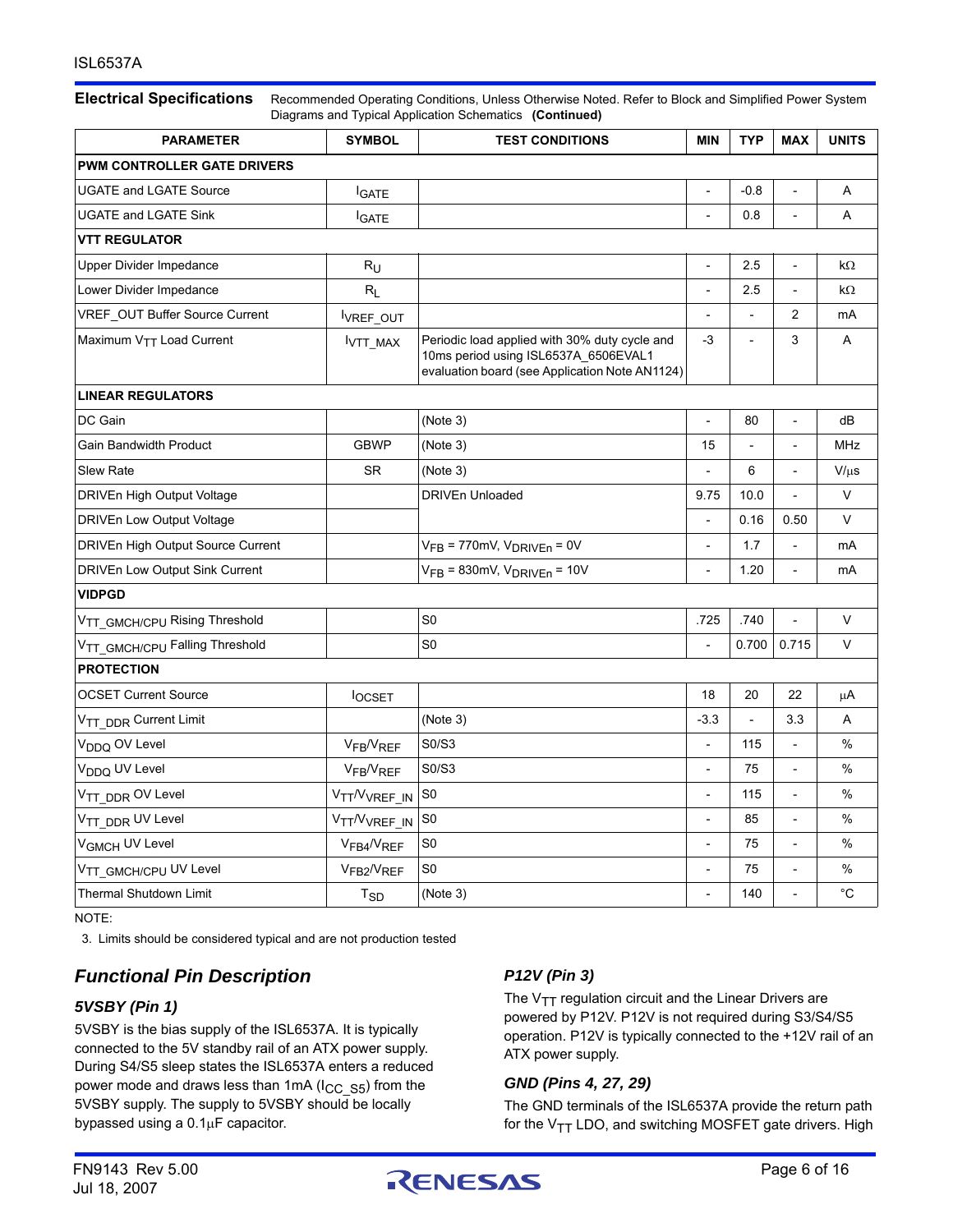ground currents are conducted directly through the exposed paddle of the QFN package which must be electrically connected to the ground plane through a path as low in inductance as possible.

#### *UGATE (Pin 26)*

Connect this pin to the upper MOSFET's gate. This pin provides the PWM-controlled gate drive for the upper MOSFET. This pin is also monitored by the adaptive shootthrough protection circuitry to determine when the upper MOSFET has turned off. Do not insert any circuitry between this pin and the gate of the upper MOSFET, as it may interfere with the internal adaptive shoot-through protection circuitry and render it ineffective.

#### *LGATE (Pin 28)*

Connect this pin to the lower MOSFET's gate. This pin provides the PWM-controlled gate drive for the lower MOSFET. This pin is also monitored by the adaptive shootthrough protection circuitry to determine when the lower MOSFET has turned off. Do not insert any circuitry between this pin and the gate of the lower MOSFET, as it may interfere with the internal adaptive shoot-through protection circuitry and render it ineffective.

#### *FB (Pin 15) and COMP (Pin 16)*

The  $V_{DDO}$  switching regulator employs a single voltage control loop. FB is the negative input to the voltage loop error amplifier. The  $V_{\text{DDO}}$  output voltage is set by an external resistor divider connected to FB. With a properly selected divider,  $V_{\text{DDQ}}$  can be set to any voltage between the power rail (reduced by converter losses) and the 0.8V reference. Loop compensation is achieved by connecting an AC network across COMP and FB.

The FB pin is also monitored for under and overvoltage events.

#### *PHASE (Pin 24)*

Connect this pin to the upper MOSFET's source. This pin is used to monitor the voltage drop across the upper MOSFET for overcurrent protection.

#### *OCSET (Pin 22)*

Connect a resistor ( $R_{OCSET}$ ) from this pin to the drain of the upper MOSFET.  $R_{OCSET}$ , an internal 20 $\mu$ A current source  $(I_{OCSET})$ , and the upper MOSFET on-resistance  $(r_{DS(ON)})$ set the converter overcurrent (OC) trip point according to the following equation:

$$
I_{PEAK} = \frac{I_{OCSET}xR_{OCSET}}{r_{DS(ON)}}
$$
 (EQ. 1)

An overcurrent trip cycles the soft-start function.

#### *VDDQ (Pins 7, 8)*

The VDDQ pins should be connected externally together to the regulated  $V_{\text{DDO}}$  output. During S0/S1 states, the VDDQ pins serve as inputs to the V<sub>TT</sub> regulator and to the V<sub>TT</sub> Reference precision divider.

#### *DDR\_VTT (Pins 5, 6)*

The DDR VTT pins should be connected externally together. During S0/S1 states, the DDR\_VTT pins serve as the outputs of the  $V_{TT}$  linear regulator. During S3 state, the  $V_{TT}$  regulator is disabled.

#### *DDR\_VTTSNS (Pin 9)*

VTTSNS is used as the feedback for control of the  $V_{TT}$  linear regulator. Connect this pin to the  $V_{TT}$  output at the physical point of desired regulation.

#### *VREF\_OUT (Pin 13)*

VREF\_OUT is a buffered version of  $V_{TT}$  and also acts as the reference voltage for the  $V_{TT}$  linear regulator. It is recommended that a minimum capacitance of  $0.1\mu$ F is connected between  $V_{DDQ}$  and VREF\_OUT and also between VREF\_OUT and ground for proper operation.

#### *VREF\_IN (Pin 14)*

A capacitor, C<sub>SS</sub>, connected between VREF\_IN and ground is required. This capacitor and the parallel combination of the Upper and Lower Divider Impedance  $(R_{U}||R_{V})$ , sets the time constant for the start up ramp when transitioning from S3/S4/S5 to S0/S1/S2.

The minimum value for  $C_{SS}$  can be found through the following equation:

$$
C_{SS} > \frac{C_{VTTOUT} \cdot V_{DDQ}}{10 \cdot 2A \cdot R_U || R_L}
$$
 (EQ. 2)

The calculated capacitance,  $C_{SS}$ , will charge the output capacitor bank on the  $V_{TT}$  rail in a controlled manner without reaching the current limit of the  $V_{TT}$  LDO.

#### *BOOT (Pin 25)*

This pin provides ground referenced bias voltage to the upper MOSFET driver. A bootstrap circuit is used to create a voltage suitable to drive a logic-level N-channel MOSFET.

#### *PWM4 (Pin 19)*

This pin provides the PWM output for the GMCH core switching regulator. Connect this pin to the PWM input of an Intersil MOSFET driver.

#### *FB4 (Pin 19) and COMP4 (Pin 17)*

The GMCH core switching regulator employs a single voltage control loop. FB4 is the negative input to the voltage loop error amplifier. The GMCH core output voltage is set by an external resistor divider connected to FB4. With a properly selected divider,  $V_{GMCH}$  can be set to any voltage between the power rail (reduced by converter losses) and the 0.8V reference. Loop compensation is achieved by connecting an AC network across COMP4 and FB4.

The FB4 pin is also monitored for undervoltage events.

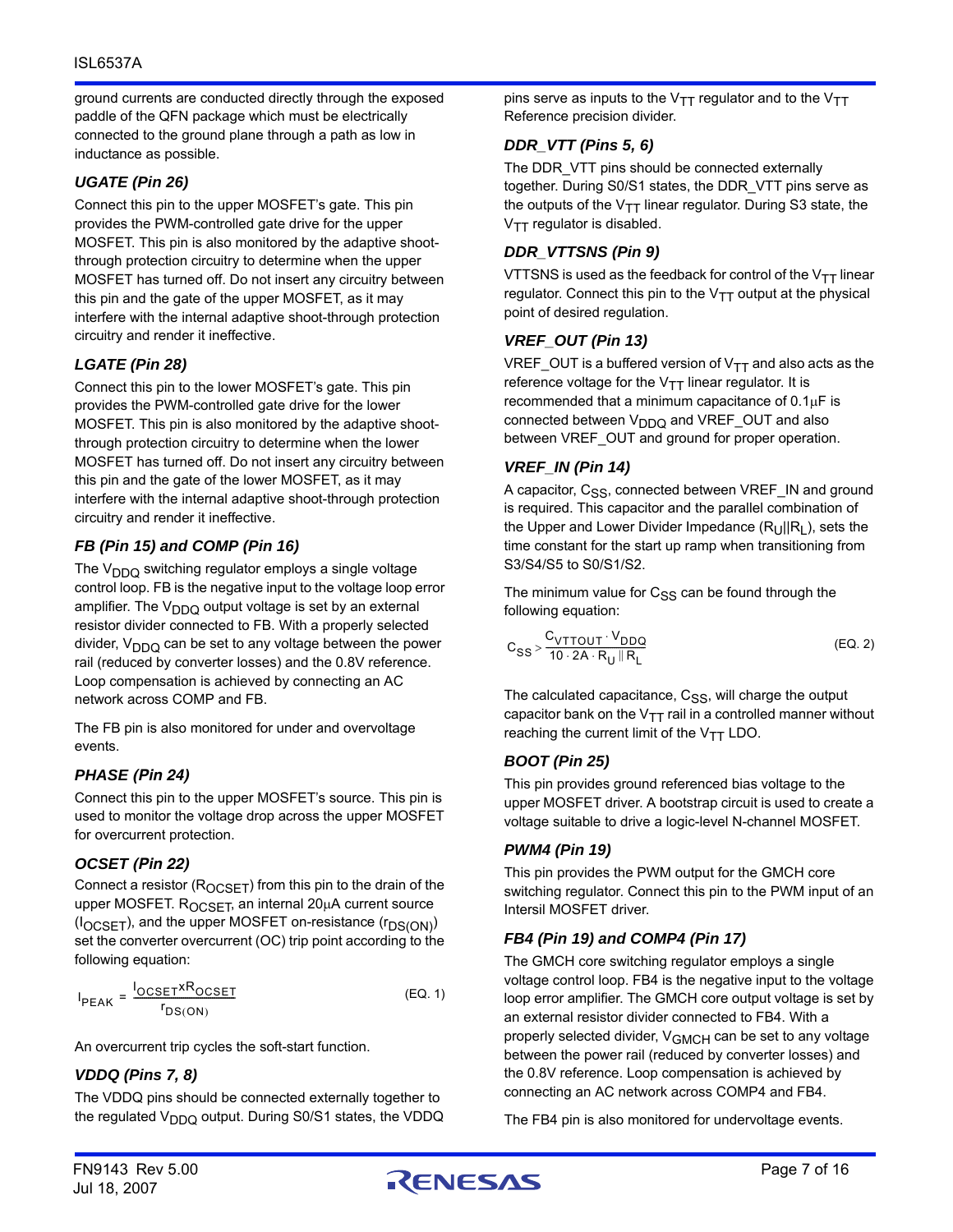#### *FB2 (Pin 18)*

Connect the output of the V<sub>TT\_GMCH/CPU</sub> linear regulator to this pin through a properly sized resistor divider. The voltage at this pin is regulated to 0.8V. This pin is monitored for undervoltage events.

#### *DRIVE2 (Pin 10)*

This pin provides the gate voltage for the  $V_{TT}$  GMCH/CPU linear regulator pass transistor. Connect this pin to the gate terminal of an external N-Channel MOSFET transistor.

#### *FB3 (Pin 18)*

Connect the output of the DAC linear regulator to this pin through a properly sized resistor divider. The voltage at this pin is regulated to 0.8V.

#### *DRIVE3 (Pin 10)*

This pin provides the gate voltage for the DAC linear regulator pass transistor. Connect this pin to the gate terminal of an external N-Channel MOSFET transistor.

#### *VIDPGD (Pin 12)*

The VIDPGD pin is an open-drain logic output that changes to a logic low if the  $V_{TT}$  GMCH/CPU linear regulator is out of regulation in S0/S1/S2 state. VIDPGD will always be low in any state other than S0/S1/S2.

#### *SLP\_S5# (Pin 23)*

This pin accepts the SLP\_S5# sleep state signal.

#### *SLP\_S3# (Pin 2)*

This pin accepts the SLP\_S3# sleep state signal.

#### *Functional Description*

#### *Overview*

The ISL6537A provides complete control, drive, protection and ACPI compliance for regulator powering DDR memory systems and the GMCH core and GMCH/CPU termination rails. It is primarily designed for computer applications powered from an ATX power supply.

A 250kHz Synchronous Buck Regulator with a precision 0.8V reference provides the proper Core voltage to the system memory of the computer. An internal LDO regulator with the ability to both sink and source current and an externally available buffered reference that tracks the  $V_{DDQ}$ output by 50% provides the  $V_{TT}$  termination voltage.

A second 250kHz PWM Buck regulator, which requires an external MOSFET driver, provides the GMCH core voltage. This PWM regulator is +180° out of phase with the PWM regulator used for the Memory core. Two additional LDO controllers are included, one for the regulation of the GMCH/CPU termination rail and the second for the DAC.

ACPI compliance is realized through the SLP\_S3 and SLP\_S5 sleep signals and through monitoring of the 12V ATX bus.

#### *Initialization*

The ISL6537A automatically initializes upon receipt of input power. Special sequencing of the input supplies is not necessary. The Power-On Reset (POR) function continually monitors the input bias supply voltages. The POR monitors the bias voltage at the 5VSBY and P12V pins. The POR function initiates soft-start operation after the bias supply voltages exceed their POR thresholds.

#### *ACPI State Transitions*

Figure 1 shows how the individual regulators are controlled during all state transitions. All references to timing in this section are in reference to Figure 1.

#### **Cold Start (S4/S5 to S0 Transition)**

At the onset of a mechanical start, time  $t_0$  in Figure 1, the ISL6537A receives its bias voltage from the 5V Standby bus (5VSBY). Once the 5VSBY rail has exceeded the POR threshold, the ISL6537A will remain in an internal S5 state until both the SLP\_S3 and SLP\_S5 signal have transitioned high and the 12V POR threshold has been exceeded by the +12V rail from the ATX, which occurs at time  $t_1$ .

Once all of these conditions are met, the PWM error amplifiers will first be reset by internally shorting the COMP pins to the respective FB pins. This reset lasts for three softstart cycles, which is typically 24ms (one soft-start cycle is typically 8.2ms). The digital soft-start sequence will then begin. Each regulator is enabled and soft-started according to a preset sequence.

At time  $t_2$ , the 3 soft-start cycle reset has ended and the V<sub>DDQ</sub> <sub>DDR</sub> rail is digitally soft-started.

The digital soft-start for both PWM regulators is accomplished by clamping the error amplifier reference input to a level proportional to the internal digital soft-start voltage. As the softstart voltage slews up, the PWM comparator generates PHASE pulses of increasing width that charge the output capacitor(s). This method provides a rapid and controlled output voltage rise.

The linear regulators, with the exception of the internal V<sub>TT\_DDR</sub> LDO, are soft-started in a similar manner. The error amplifier reference is clamped to the internal digital soft-start voltage. As the soft-start voltage ramps up, the respective DRIVE pin voltages increase, thus enhancing the N-MOSFETs and charging the output capacitors in a controlled manner.

At time t<sub>3</sub>, the V<sub>DDQ</sub> <sub>DDR</sub> rail is in regulation and the  $V_{GMCH}$  rail is soft-started. At time  $t_4$ , the  $V_{GMCH}$  rail is in regulation and the  $V_{TT}$  GMCH/CPU and the DAC linear regulators are soft-started. At time  $t_5$ , the  $V_{TT}$  GMCH/CPU rail and DAC rails are in regulation and the  $V_{TT}$  <sub>DDR</sub> internal regulator is soft-started.

The  $V_{TT}$  <sub>DDR</sub> LDO soft-starts in a manner unlike the other regulators. When the  $V_{TT}$  <sub>DDR</sub> regulator is disabled, the reference is internally shorted to the  $V_{TT}$   $_{\text{DDR}}$  output. This

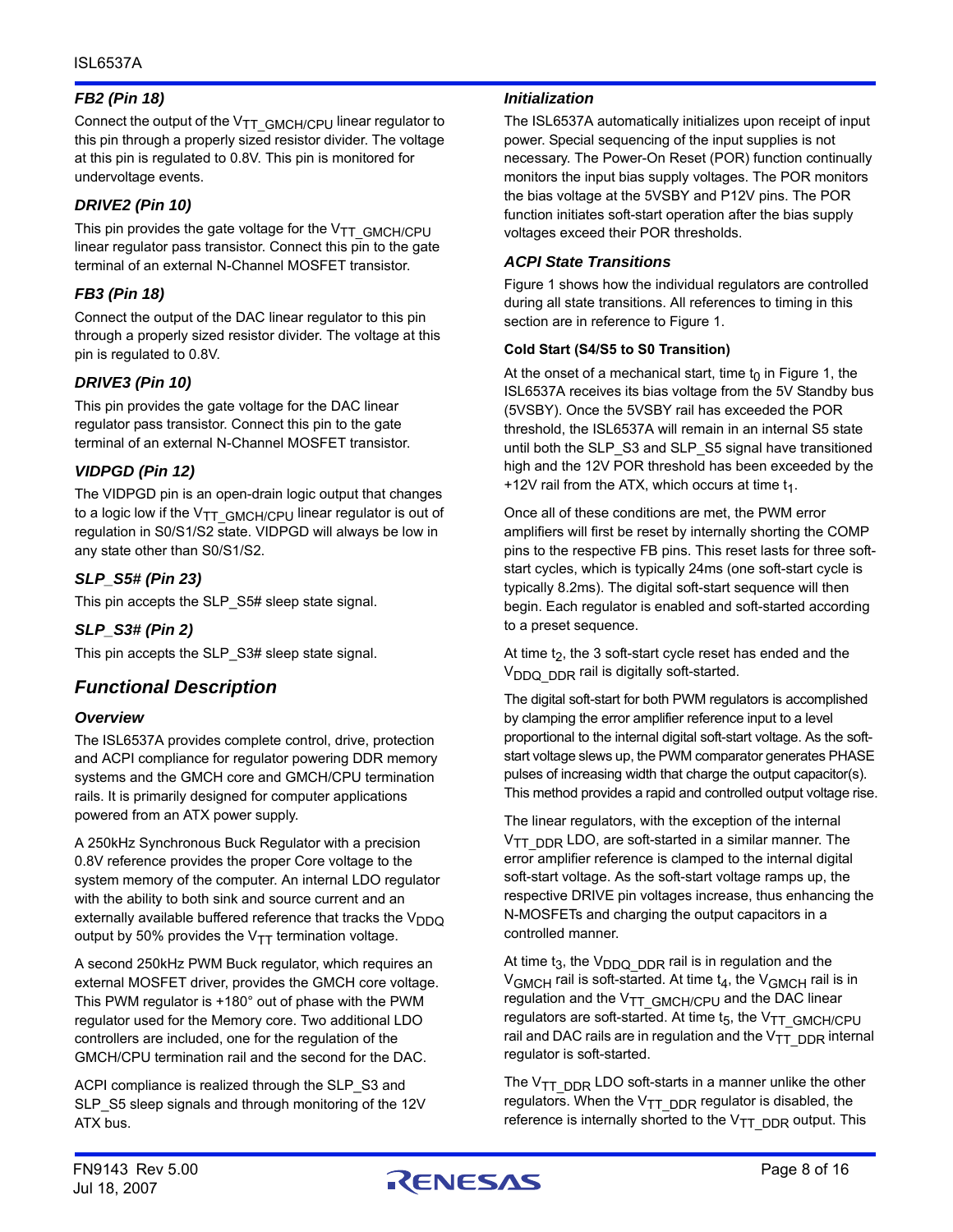KENESAS



**FIGURE 1. ISL6537A TIMING DIAGRAM**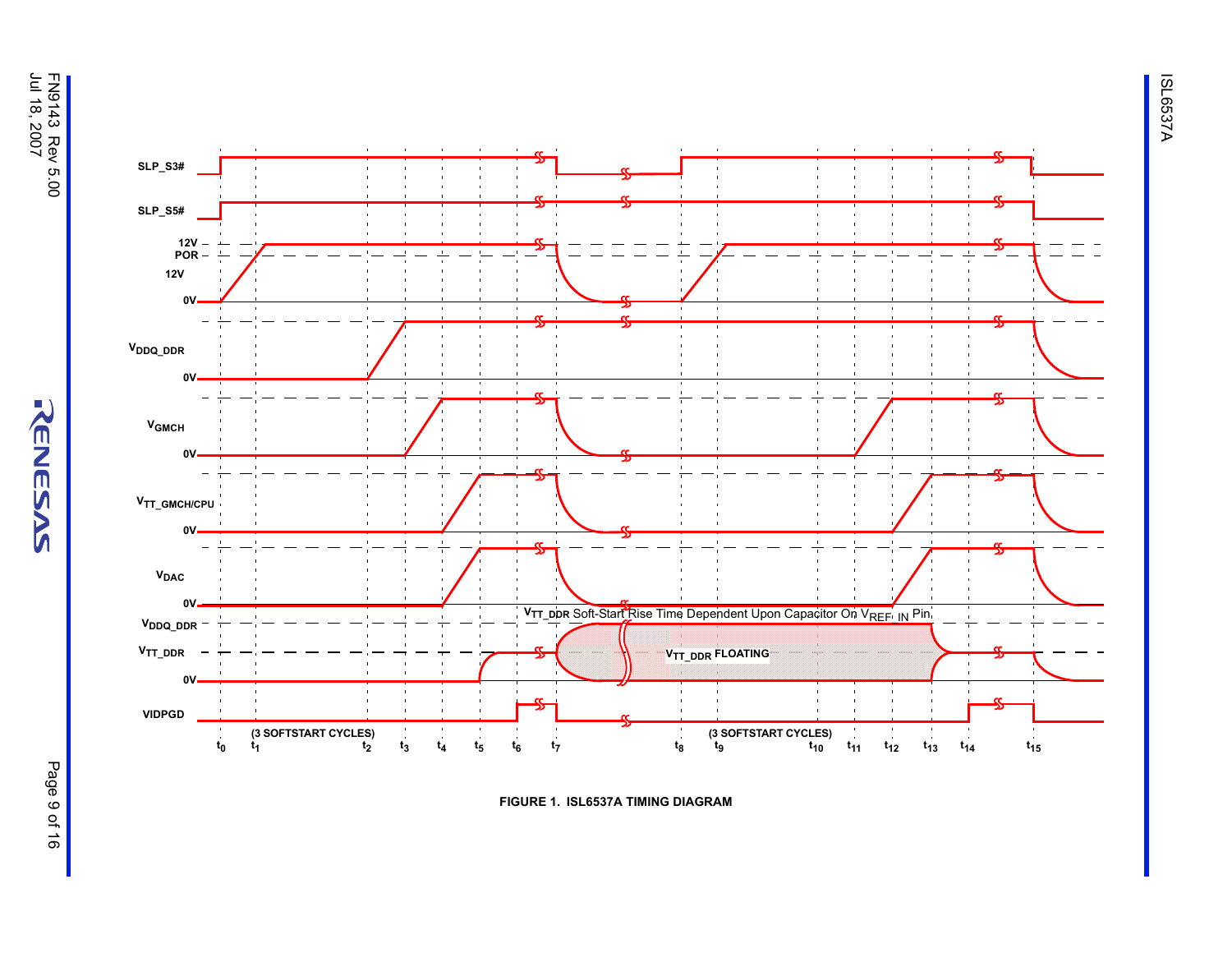#### ISL6537A

allows the termination voltage to float during the S3 sleep state. When the ISL6537A enables the  $V_{TT}$  <sub>DDR</sub> regulator or enters S0 state from a sleep state, this short is released and the internal divide down resistors which set the V<sub>TT\_DDR</sub> voltage to 50% of V<sub>DDQ\_DDR</sub> will provide a controlled voltage rise on the capacitor that is tied to the VREF\_IN pin. The voltage on this capacitor is the reference for the  $V_{TT}$   $_{\text{DDR}}$  regulator and the output will track it as it settles to 50% of the  $V_{DDQ}$  voltage. The combination of the internal resistors and the  $V_{RFF-N}$  capacitor will determine the rise time of the  $V_{TT}$  <sub>DDR</sub> regulator (see the Functional Pin Description section for proper sizing of the VREF\_IN capacitor).

At time  $t_6$ , a full soft-start cycle has passed from the time that the  $V_{TT}$  <sub>DDR</sub> regulator was enabled. At this time the VIDPGD comparator is enabled. Once enabled if the V<sub>TT</sub> GMCH/CPU output is within regulation, the VIDPGD pin will be forced to a high impedance state.

#### **Active to Sleep (S0 to S3 Transition)**

When SLP S3 goes LOW with SLP S5 still HIGH, the ISL6537A will disable all the regulators except for the  $V_{DDQ}$ regulator, which is continually supplied by the 5VDUAL rail. VIDPGD will also transition LOW. When  $V_{TT}$  is disabled, the internal reference for the  $V_{TT}$  regulator is internally shorted to the V<sub>TT</sub> rail. This allows the V<sub>TT</sub> rail to float. When floating, the voltage on the  $V_{TT}$  rail will depend on the leakage characteristics of the memory and MCH I/O pins. It is important to note that the  $V_{TT}$  rail may not bleed down to 0V. Figure 1 shows how the individual regulators are affected by the S3 state at time t<sub>7</sub>.

#### **Sleep to Active (S3 to S0 Transition)**

When SLP\_S3 transitions from LOW to HIGH with SLP\_S5 held HIGH and after the 12V rail exceeds POR, the ISL6537A will initiate the soft-start sequence. This sequence is very similar to the mechanical start soft-start sequencing. The transition from S3 to S0 is represented in Figure 1 between times t<sub>8</sub> and  $t_{14}$ .

At time  $t_8$ , the SLP\_S3 signal transitions HIGH. This enables the ATX, which brings up the 12V rail. At time t<sub>9</sub>, the 12V rail has exceeded the POR threshold and the ISL6537A enters a reset mode that lasts for 3 soft-start cycles. At time  $t_{10}$ , the 3 soft-start cycle reset is ended and the individual regulators are enabled and soft-started in the same sequence as the mechanical cold start sequence, with the exception that the  $V<sub>D</sub>$  regulator is already enabled and in regulation.

#### **Active to Shutdown (S0 to S5 Transition)**

When the system transitions from active, S0, state to shutdown, S4/S5, state, the ISL6537A IC disables all regulators and forces the VIDPGD pin LOW. This transition is represented on Figure 1 at time  $t_{15}$ .

#### *Fault Protection*

The ISL6537A monitors the  $V_{\text{DDO}}$  regulator for under and overvoltage events. The V<sub>DDQ</sub> regulator also has overcurrent protection. The internal  $V_{TT}$   $_{\text{DDR}}$  LDO regulator is monitored for under and overvoltage events. All other regulators, with the exception of the DAC LDO, are monitored for undervoltage events.

An overvoltage event on either the  $V_{DDQ}$  or  $V_{TT}$   $_{DDR}$ regulator will cause an immediate shutdown of all regulators. This can only be cleared by toggling the SLP\_S5 signal such that the system enters the S5 sleep state and then transitions back to the active, S0, state.

If a regulator experiences any other fault condition (an undervoltage or an overcurrent on  $V_{DDQ}$ ), then that regulator, and only that regulator, will be disabled and an internal fault counter will be incremented by 1. If the disabled regulator is used as the input for another regulator, then that cascoded regulator will also experience a fault condition due to a loss of input. The cascoded regulator will be disabled and the fault counter incremented by 1.

At every fault occurrence, the internal fault counter is incremented by 1 and an internal Fault Reset Counter is cleared to zero. The Fault Reset Counter will increment once for every clock cycle (1 clock cycle is typically 1/250kHz, or 4s). If the Fault Reset Counter reaches a count of 16384 before another fault occurs, then the Fault Counter is cleared to 0. If a fault occurs prior to the Fault Reset Counter reaching a count of 16384, then the Fault Reset Counter is set back to zero.

The ISL6537A will immediately shut down when the Fault Counter reaches a count of 4 when the system is restarting from an S5 state into the active, or S0, state. The ISL6537A will immediately shut down when the Fault Counter reaches a count of 5 at any other time.

The 16384 counts that are required to reset the Fault Reset Counter represent 8 soft-start cycles, as one soft-start cycle is 2048 clock cycles. This allows the ISL6537A to attempt at least one full soft-start sequence to restart the faulted regulators.

When attempting to restart a faulted regulator, the ISL6537A will follow the preset start up sequencing. If a regulator is already in regulation, then it will not be affected by the start up sequencing.

#### *VDDQ Overcurrent Protection*

The overcurrent function protects the switching converter from a shorted output by using the upper MOSFET on-resistance,  $r_{DS(ON)}$ , to monitor the current. This method enhances the converter's efficiency and reduces cost by eliminating a current sensing resistor.

The overcurrent function cycles the soft-start function in a hiccup mode to provide fault protection. A resistor  $(R_{OCSFT})$ programs the overcurrent trip level (see Typical Application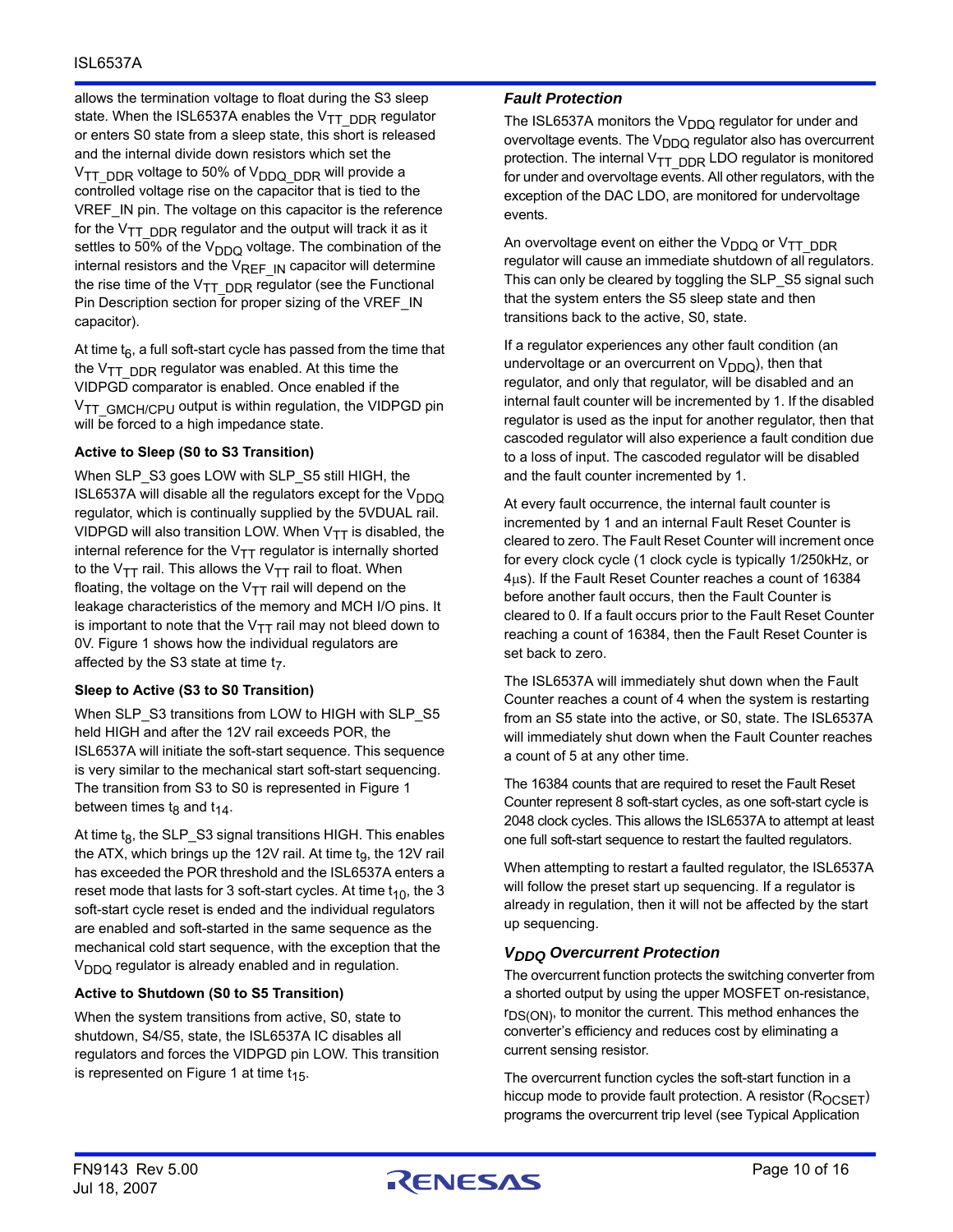diagrams on page 4). An internal  $20\mu A$  (typical) current sink develops a voltage across  $R_{OCSET}$  that is referenced to the converter input voltage. When the voltage across the upper MOSFET (also referenced to the converter input voltage) exceeds the voltage across ROCSET, the overcurrent function initiates a soft-start sequence. The initiation of soft-start may affect other regulators. The  $V_{TT}$   $_{\text{DDR}}$  regulator is directly affected as it receives its reference and input from  $V_{DDQ}$ .

The overcurrent function will trip at a peak inductor current  $(I_{PFAK)}$  determined by:

$$
I_{PEAK} = \frac{I_{OCSET} \times R_{OCSET}}{r_{DS(ON)}}
$$
 (EQ. 3)

where  $I_{OCSET}$  is the internal OCSET current source (20 $\mu$ A typical). The OC trip point varies mainly due to the MOSFET  $r_{DS(ON)}$  variations. To avoid overcurrent tripping in the normal operating load range, find the  $R_{OCSET}$  resistor from the equation above with:

- 1. The maximum  $r_{DS(ON)}$  at the highest junction temperature.
- 2. The minimum  $I_{OCSET}$  from the specification table.
- 3. Determine  $I_{PEAK}$  for  $I_{PEAK} > I_{OUT(MAX)} + \frac{(\Delta I)}{2}$ , where  $\Delta I$  is the output inductor ripple current

For an equation for the ripple current see the section under component guidelines titled 'Output Inductor Selection'.

A small ceramic capacitor should be placed in parallel with  $R_{OCSET}$  to smooth the voltage across  $R_{OCSET}$  in the presence of switching noise on the input voltage.

#### *Thermal Protection (S0/S3 State)*

If the ISL6537A IC junction temperature reaches a nominal temperature of +140°C, all regulators will be disabled. The ISL6537A will not re-enable the outputs until the junction temperature drops below +110°C and either the bias voltage is toggled in order to initiate a POR or the SLP S5 signal is forced LOW and then back to HIGH.

#### *Shoot-Through Protection*

A shoot-through condition occurs when both the upper and lower MOSFETs are turned on simultaneously, effectively shorting the input voltage to ground. To protect from a shootthrough condition, the ISL6537A incorporates specialized circuitry on the  $V_{DDQ}$  regulator which insures that complementary MOSFETs are not ON simultaneously.

The adaptive shoot-through protection utilized by the  $V_{DDQ}$ regulator looks at the lower gate drive pin, LGATE, and the upper gate drive pin, UGATE, to determine whether a MOSFET is ON or OFF. If the voltage from UGATE or from LGATE to GND is less than 0.8V, then the respective MOSFET is defined as being OFF and the other MOSFET is allowed to turned ON. This method allows the  $V_{DDQ}$ regulator to both source and sink current.

Since the voltage of the MOSFET gates are being measured to determine the state of the MOSFET, the designer is encouraged to consider the repercussions of introducing external components between the gate drivers and their respective MOSFET gates before actually implementing such measures. Doing so may interfere with the shootthrough protection.

## *Application Guidelines*

### *Layout Considerations*

Layout is very important in high frequency switching converter design. With power devices switching efficiently at 250kHz, the resulting current transitions from one device to another cause voltage spikes across the interconnecting impedances and parasitic circuit elements. These voltage spikes can degrade efficiency, radiate noise into the circuit, and lead to device overvoltage stress. Careful component layout and printed circuit board design minimizes these voltage spikes.

As an example, consider the turn-off transition of the control MOSFET. Prior to turn-off, the MOSFET is carrying the full load current. During turn-off, current stops flowing in the MOSFET and is picked up by the lower MOSFET. Any parasitic inductance in the switched current path generates a large voltage spike during the switching interval. Careful component selection, tight layout of the critical components, and short, wide traces minimizes the magnitude of voltage spikes.

There are two sets of critical components in the ISL6537A switching converter. The switching components are the most critical because they switch large amounts of energy, and therefore tend to generate large amounts of noise. Next are the small signal components which connect to sensitive nodes or supply critical bypass current and signal coupling.

A multi-layer printed circuit board is recommended. Figure 2 shows the connections of the critical components in the converter. Note that capacitors  $C_{IN}$  and  $C_{OUT}$  could each represent numerous physical capacitors. Dedicate one solid layer, usually a middle layer of the PC board, for a ground plane and make all critical component ground connections with vias to this layer. Dedicate another solid layer as a power plane and break this plane into smaller islands of common voltage levels. Keep the metal runs from the PHASE terminals to the output inductor short. The power plane should support the input power and output power nodes. Use copper filled polygons on the top and bottom circuit layers for the phase nodes. Use the remaining printed circuit layers for small signal wiring. The wiring traces from the GATE pins to the MOSFET gates should be kept short and wide enough to easily handle the 1A of drive current.

In order to dissipate heat generated by the internal  $V_{TT}$ LDO, the ground pad, pin 29, should be connected to the internal ground plane through at least four vias. This allows

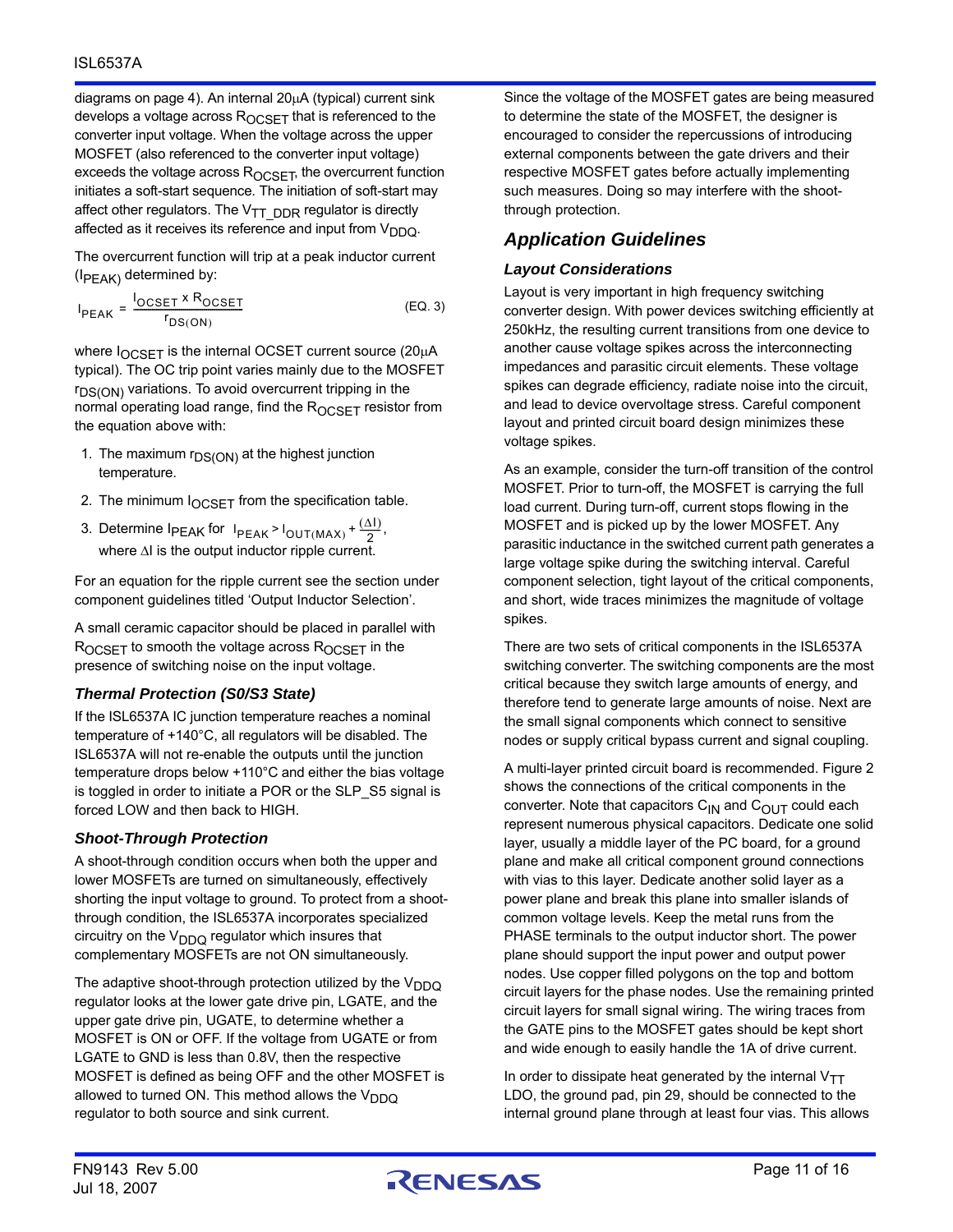

**FIGURE 2. PRINTED CIRCUIT BOARD POWER PLANES AND ISLANDS**

the heat to move away from the IC and also ties the pad to the ground plane through a low impedance path.

The switching components should be placed close to the ISL6537A first. Minimize the length of the connections between the input capacitors,  $C_{IN}$ , and the power switches by placing them nearby. Position both the ceramic and bulk input capacitors as close to the upper MOSFET drain as possible. Position the output inductor and output capacitors between the upper and lower MOSFETs and the load.

The critical small signal components include any bypass capacitors, feedback components, and compensation components. Place the PWM converter compensation components close to the FB and COMP pins. The feedback resistors should be located as close as possible to the FB pin with vias tied straight to the ground plane as required.

#### *Feedback Compensation - PWM Buck Converters*

Figure 3 highlights the voltage-mode control loop for a synchronous-rectified buck converter. The output voltage  $(V<sub>OUT</sub>)$  is regulated to the Reference voltage level. The error amplifier output ( $V_{E/A}$ ) is compared with the oscillator (OSC) triangular wave to provide a pulse-width modulated (PWM) wave with an amplitude of  $V_{IN}$  at the PHASE node. The PWM wave is smoothed by the output filter ( $L<sub>O</sub>$  and  $C<sub>O</sub>$ ).





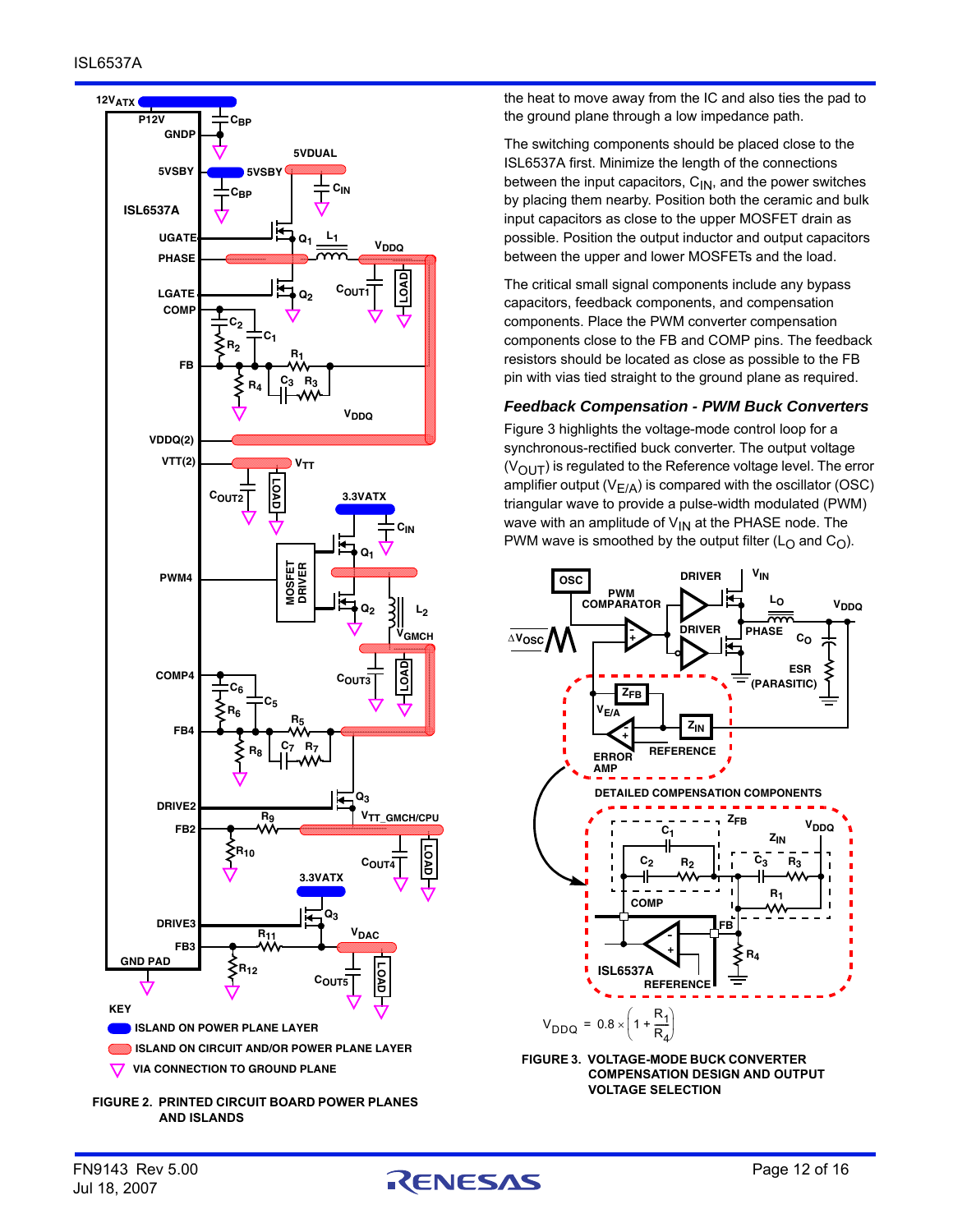The modulator transfer function is the small-signal transfer function of  $V_{\text{OUT}}/V_{E/A}$ . This function is dominated by a DC Gain and the output filter ( $L<sub>O</sub>$  and  $C<sub>O</sub>$ ), with a double pole break frequency at  $F_{LC}$  and a zero at  $F_{ESR}$ . The DC Gain of the modulator is simply the input voltage  $(V_{1N})$  divided by the peak-to-peak oscillator voltage  $\Delta V_{\rm OSC}$ .

#### *Modulator Break Frequency Equations*

 $F_{LC} = \frac{1}{2\pi r \sqrt{a}}$  $=\frac{1}{2\pi x \sqrt{\frac{L_0 x C_0}{C}}}$  F<sub>ESR</sub> $=\frac{1}{2\pi x E}$  $=\frac{1}{2\pi \times \text{ESR} \times C_{\text{O}}}$  (EQ. 4)

The compensation network consists of the error amplifier (internal to the ISL6537A) and the impedance networks  $Z_{IN}$ and  $Z_{FR}$ . The goal of the compensation network is to provide a closed loop transfer function with the highest 0dB crossing frequency ( $f<sub>0dB</sub>$ ) and adequate phase margin. Phase margin is the difference between the closed loop phase at  $f_{0dB}$  and 180 degrees. The equations below relate the compensation network's poles, zeros and gain to the components  $(R_1, R_2, R_3)$  $R_3$ ,  $C_1$ ,  $C_2$ , and  $C_3$ ) in Figure 3. Use these guidelines for locating the poles and zeros of the compensation network:

- 1. Pick Gain  $(R_2/R_1)$  for desired converter bandwidth.
- 2. Place 1<sup>ST</sup> Zero Below Filter's Double Pole (~75% F<sub>LC</sub>).
- 3. Place 2ND Zero at Filter's Double Pole.
- 4. Place 1<sup>ST</sup> Pole at the ESR Zero.
- 5. Place 2<sup>ND</sup> Pole at Half the Switching Frequency.
- 6. Check Gain against Error Amplifier's Open-Loop Gain.
- 7. Estimate Phase Margin Repeat if Necessary.

#### *Compensation Break Frequency Equations*

$$
F_{Z1} = \frac{1}{2\pi \times R_2 \times C_1}
$$
  
\n
$$
F_{P1} = \frac{1}{2\pi \times R_2 \times \left(\frac{C_1 \times C_2}{C_1 + C_2}\right)}
$$
  
\n
$$
F_{Z2} = \frac{1}{2\pi \times (R_1 + R_3) \times C_3}
$$
  
\n
$$
F_{P2} = \frac{1}{2\pi \times R_3 \times C_3}
$$
  
\n
$$
(EQ. 5)
$$

Figure 4 shows an asymptotic plot of the DC/DC converter's gain vs. frequency. The actual Modulator Gain has a high gain peak due to the high Q factor of the output filter and is not shown in Figure 4. Using the above guidelines should give a Compensation Gain similar to the curve plotted. The open loop error amplifier gain bounds the compensation gain. Check the compensation gain at  $F_{P2}$  with the capabilities of the error amplifier. The Closed Loop Gain is constructed on the graph of Figure 4 by adding the Modulator Gain (in dB) to the Compensation Gain (in dB). This is equivalent to multiplying the modulator transfer function to the compensation transfer function and plotting the gain.

The compensation gain uses external impedance networks  $Z_{FB}$  and  $Z_{IN}$  to provide a stable, high bandwidth (BW) overall loop. A stable control loop has a gain crossing with -20dB/decade slope and a phase margin greater than 45 degrees. Include worst case component variations when determining phase margin.



**FIGURE 4. ASYMPTOTIC BODE PLOT OF CONVERTER GAIN**

#### *Output Voltage Selection*

The output voltage of all the external voltage regulators can be programmed to any level between their individual input voltage and the internal reference, 0.8V. An external resistor divider is used to scale the output voltage relative to the reference voltage and feed it back to the inverting input of the error amplifier, refer to the Typical Application on page 4.

The output voltage programming resistor will depend on the value chosen for the feedback resistor and the desired output voltage of the particular regulator.

$$
R4 = \frac{R1 \times 0.8V}{V_{DDQ} - 0.8V}
$$
  
\n
$$
R8 = \frac{R5 \times 0.8V}{V_{GMCH} - 0.8V}
$$
  
\n
$$
R10 = \frac{R9 \times 0.8V}{V_{TT\_GMCH/CPU} - 0.8V}
$$
 (EQ. 6)

$$
R12 = \frac{R11 \times 0.8V}{V_{\text{DAC}} - 0.8V}
$$

If the output voltage desired is 0.8V, simply route the output voltage back to the respective FB pin through the feedback resistor and do not populate the output voltage programming resistor.

The output voltage for the internal  $V_{TT}$   $_{\text{DDR}}$  linear regulator is set internal to the ISL6537A to track the  $V_{DDO}$  voltage by 50%. There is no need for external programming resistors.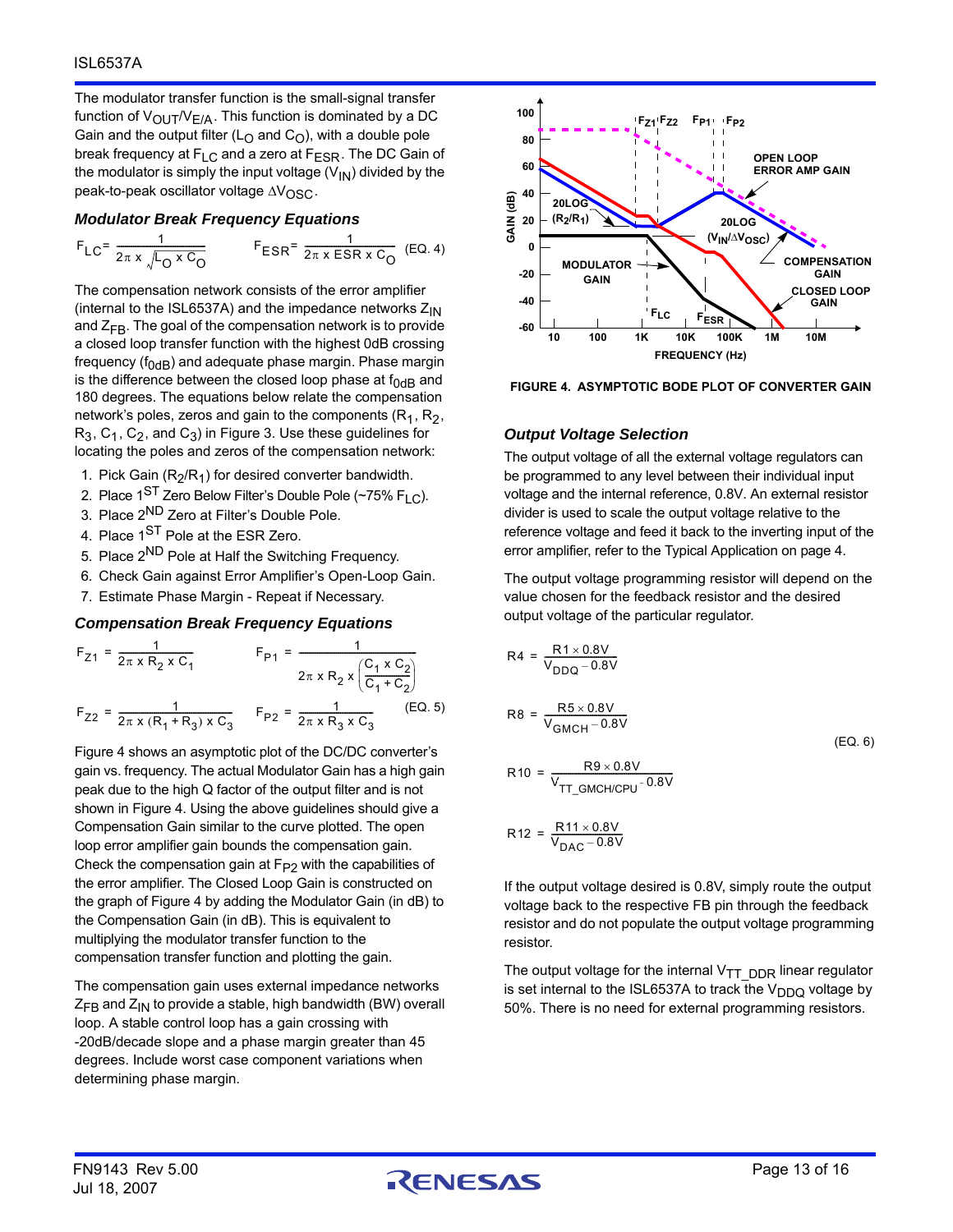#### *Component Selection Guidelines*

#### *Output Capacitor Selection - PWM Buck Converter*

An output capacitor is required to filter the inductor current and supply the load transient current. The filtering requirements are a function of the switching frequency and the ripple current. The load transient requirements are a function of the slew rate (di/dt) and the magnitude of the transient load current. These requirements are generally met with a mix of capacitors and careful layout.

DDR memory systems are capable of producing transient load rates above 1A/ns. High frequency capacitors initially supply the transient and slow the current load rate seen by the bulk capacitors. The bulk filter capacitor values are generally determined by the ESR (Effective Series Resistance) and voltage rating requirements rather than actual capacitance requirements.

High frequency decoupling capacitors should be placed as close to the power pins of the load as physically possible. Be careful not to add inductance in the circuit board wiring that could cancel the usefulness of these low inductance components. Consult with the manufacturer of the load on specific decoupling requirements.

Use only specialized low-ESR capacitors intended for switching-regulator applications for the bulk capacitors. The bulk capacitor's ESR will determine the output ripple voltage and the initial voltage drop after a high slew-rate transient. An aluminum electrolytic capacitor's ESR value is related to the case size with lower ESR available in larger case sizes. However, the Equivalent Series Inductance (ESL) of these capacitors increases with case size and can reduce the usefulness of the capacitor to high slew-rate transient loading. Unfortunately, ESL is not a specified parameter. Work with your capacitor supplier and measure the capacitor's impedance with frequency to select a suitable component. In most cases, multiple electrolytic capacitors of small case size perform better than a single large case capacitor.

#### *Output Capacitor Selection - LDO Regulators*

The output capacitors used in LDO regulators are used to provide dynamic load current. The amount of capacitance and type of capacitor should be chosen with this criteria in mind.

#### *Output Inductor Selection*

The output inductor is selected to meet the output voltage ripple requirements and minimize the converter's response time to the load transient. The inductor value determines the converter's ripple current and the ripple voltage is a function of the ripple current. The ripple voltage and current are approximated by the following equations:

$$
\Delta I = \frac{V_{IN} - V_{OUT}}{Fs \times L} \times \frac{V_{OUT}}{V_{IN}} \qquad \Delta V_{OUT} = \Delta I \times ESR \qquad (EQ. 7)
$$

Increasing the value of inductance reduces the ripple current and voltage. However, the large inductance values reduce the converter's response time to a load transient.

One of the parameters limiting the converter's response to a load transient is the time required to change the inductor current. Given a sufficiently fast control loop design, the ISL6537A will provide either 0% or 100% duty cycle in response to a load transient. The response time is the time required to slew the inductor current from an initial current value to the transient current level. During this interval the difference between the inductor current and the transient current level must be supplied by the output capacitor. Minimizing the response time can minimize the output capacitance required.

The response time to a transient is different for the application of load and the removal of load. The following equations give the approximate response time interval for application and removal of a transient load:

$$
t_{\text{RISE}} = \frac{L \times I_{\text{TRAN}}}{V_{\text{IN}} \cdot V_{\text{OUT}}} \qquad t_{\text{FALL}} = \frac{L \times I_{\text{TRAN}}}{V_{\text{OUT}}} \qquad (EQ. 8)
$$

where:  $I_{TRAN}$  is the transient load current step,  $t_{RISE}$  is the response time to the application of load, and  $t_{FAI}$  is the response time to the removal of load. The worst case response time can be either at the application or removal of load. Be sure to check both of these equations at the minimum and maximum output levels for the worst case response time.

#### *Input Capacitor Selection - PWM Buck Converter*

Use a mix of input bypass capacitors to control the voltage overshoot across the MOSFETs. Use small ceramic capacitors for high frequency decoupling and bulk capacitors to supply the current needed each time the upper MOSFET turns on. Place the small ceramic capacitors physically close to the MOSFETs and between the drain of upper MOSFET and the source of lower MOSFET.

The important parameters for the bulk input capacitance are the voltage rating and the RMS current rating. For reliable operation, select bulk capacitors with voltage and current ratings above the maximum input voltage and largest RMS current required by the circuit. Their voltage rating should be at least 1.25 times greater than the maximum input voltage, while a voltage rating of 1.5 times is a conservative guideline. For most cases, the RMS current rating requirement for the input capacitor of a buck regulator is approximately 1/2 the DC load current.

The maximum RMS current required by the regulator may be closely approximated through the following equation:

$$
I_{RMS_{MAX}} = \sqrt{\frac{V_{OUT}}{V_{IN}} \times \left( I_{OUT_{MAX}} \frac{2}{12} \times \left( \frac{V_{IN} - V_{OUT}}{L \times f_s} \times \frac{V_{OUT}}{V_{IN}} \right)^2 \right)}
$$

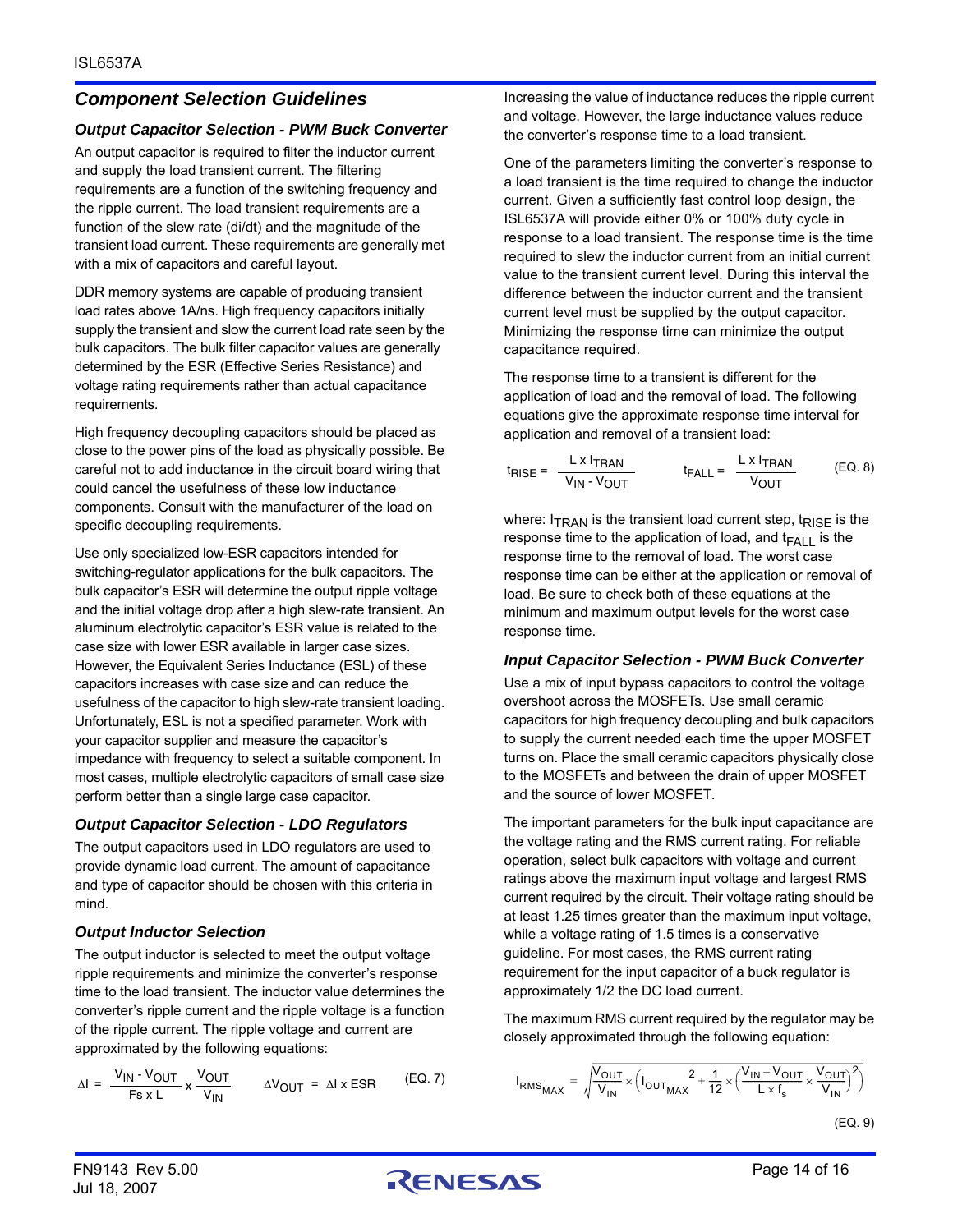For a through hole design, several electrolytic capacitors may be needed. For surface mount designs, solid tantalum capacitors can be used, but caution must be exercised with regard to the capacitor surge current rating. These capacitors must be capable of handling the surge-current at power-up. Some capacitor series available from reputable manufacturers are surge current tested.

#### *MOSFET Selection - PWM Buck Converter*

The ISL6537A requires 2 N-Channel power MOSFETs for switching power and a third MOSFET to block backfeed from  $V<sub>D</sub>$  to the Input in S3 Mode. These should be selected based upon  $r_{DS(ON)}$ , gate supply requirements, and thermal management requirements.

In high-current applications, the MOSFET power dissipation, package selection and heatsink are the dominant design factors. The power dissipation includes two loss components; conduction loss and switching loss. The conduction losses are the largest component of power dissipation for both the upper and the lower MOSFETs. These losses are distributed between the two MOSFETs according to duty factor. The switching losses seen when sourcing current will be different from the switching losses seen when sinking current. When sourcing current, the upper MOSFET realizes most of the switching losses. The lower switch realizes most of the switching losses when the converter is sinking current (see the equations below). These equations assume linear voltagecurrent transitions and do not adequately model power loss due the reverse-recovery of the upper and lower MOSFET's body diode.

The gate-charge losses are dissipated in part by the ISL6537A and do not significantly heat the MOSFETs. However, large gate-charge increases the switching interval,  $t_{SW}$  which increases the MOSFET switching losses. Ensure that both MOSFETs are within their maximum junction temperature at high ambient temperature by calculating the temperature rise according to package thermal-resistance specifications. A separate heatsink may be necessary depending upon MOSFET power, package type, ambient temperature and air flow.

#### Approximate Losses while Sourcing current

$$
P_{\text{UPPER}} = 10^{2} \times r_{\text{DS(ON)}} \times D + \frac{1}{2} \cdot 10 \times V_{\text{IN}} \times t_{\text{SW}} \times f_{\text{s}}
$$
  

$$
P_{\text{LOWER}} = 10^{2} \times r_{\text{DS(ON)}} \times (1 - D)
$$

Approximate Losses while Sinking current  $P_{\text{UPPER}} = 10^2 \times r_{\text{DS}(\text{ON})} \times D$ (EQ. 10)

Where: D is the duty cycle =  $V_{\text{OUT}}/V_{\text{IN}}$ , t<sub>SW</sub> is the combined switch ON and OFF time, and  $f_s$  is the switching frequency.  $P_{LOWER} = 10^{2} \times r_{DS(ON)} \times (1 - D) + \frac{1}{2} \cdot 10 \times V_{IN} \times t_{SW} \times t_{S}$ 

#### *MOSFET Selection - LDO*

The main criteria for selection of the linear regulator pass transistor is package selection for efficient removal of heat. Select a package and heatsink that maintains the junction temperature below the rating with a maximum expected ambient temperature.

The power dissipated in the linear regulator is:

$$
P_{LINEAR} \cong I_0 \times (V_{IN} - V_{OUT})
$$
 (EQ. 11)

where  $I_{\Omega}$  is the maximum output current and  $V_{\Omega}I_{\Pi}$  is the nominal output voltage of the linear regulator.

© Copyright Intersil Americas LLC 2004-2007. All Rights Reserved. All trademarks and registered trademarks are the property of their respective owners.

For additional products, see [www.intersil.com/en/products.html](http://www.intersil.com/en/products.html?utm_source=Intersil&utm_medium=datasheet&utm_campaign=disclaimer-ds-footer)

[Intersil products are manufactured, assembled and tested utilizing ISO9001 quality systems as noted](http://www.intersil.com/en/products.html?utm_source=Intersil&utm_medium=datasheet&utm_campaign=disclaimer-ds-footer) in the quality certifications found at [www.intersil.com/en/support/qualandreliability.html](http://www.intersil.com/en/support/qualandreliability.html?utm_source=Intersil&utm_medium=datasheet&utm_campaign=disclaimer-ds-footer)

*Intersil products are sold by description only. Intersil may modify the circuit design and/or specifications of products at any time without notice, provided that such modification does not, in Intersil's sole judgment, affect the form, fit or function of the product. Accordingly, the reader is cautioned to verify that datasheets are current before placing orders. Information furnished by Intersil is believed to be accurate and reliable. However, no responsibility is assumed by Intersil or its subsidiaries for its use; nor for any infringements of patents or other rights of third parties which may result from its use. No license is granted by implication or otherwise under any patent or patent rights of Intersil or its subsidiaries.*

For information regarding Intersil Corporation and its products, see [www.intersil.com](http://www.intersil.com?utm_source=intersil&utm_medium=datasheet&utm_campaign=disclaimer-ds-footer)

Jul 18, 2007

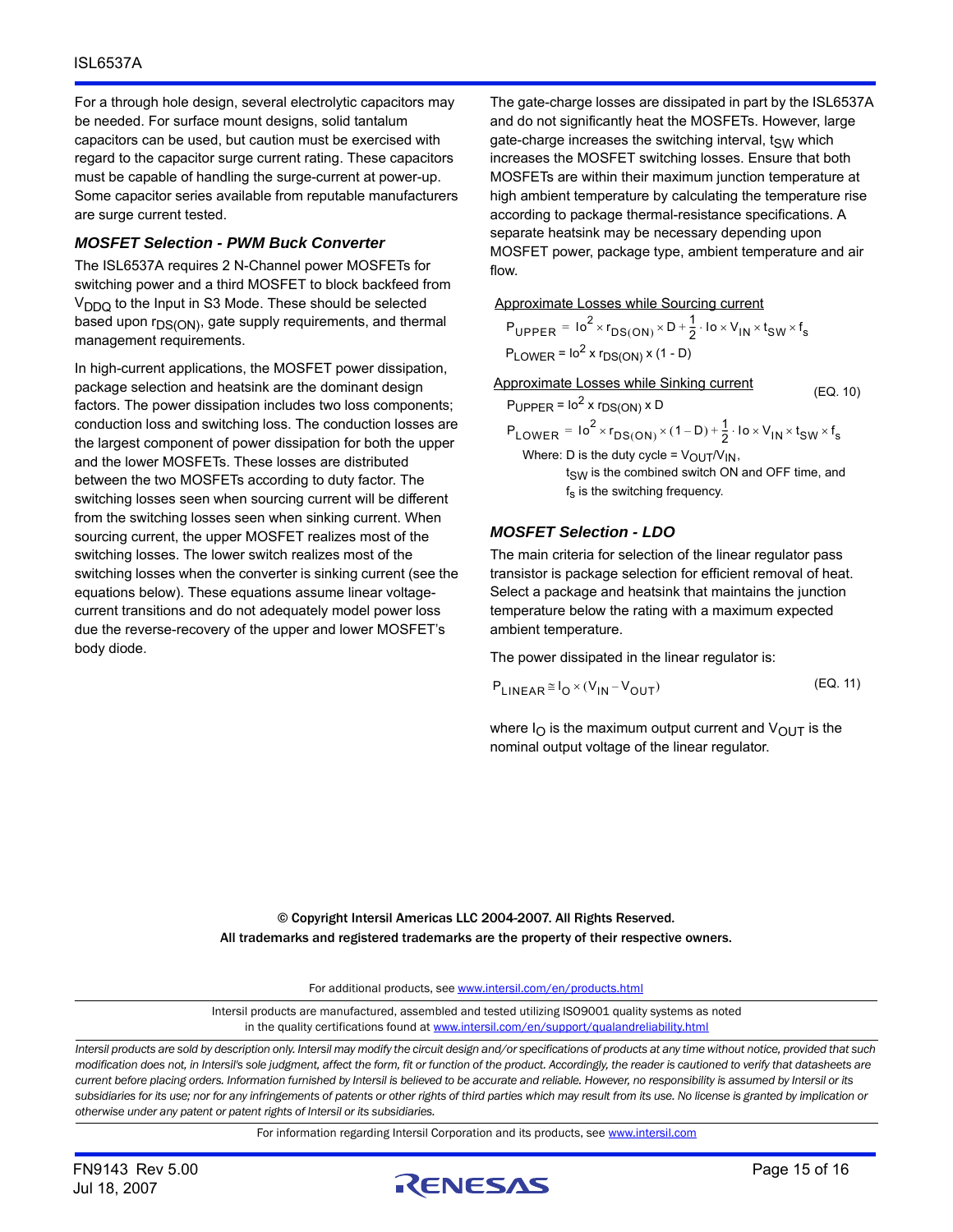#### *Quad Flat No-Lead Plastic Package (QFN) Micro Lead Frame Plastic Package (MLFP)*









FOR EVEN TERMINAL/SIDE

#### **L28.6x6**

#### **28 LEAD QUAD FLAT NO-LEAD PLASTIC PACKAGE (COMPLIANT TO JEDEC MO-220VJJC ISSUE C)**

|                | <b>MILLIMETERS</b> |                          |                |                          |  |
|----------------|--------------------|--------------------------|----------------|--------------------------|--|
| <b>SYMBOL</b>  | <b>MIN</b>         | <b>NOMINAL</b>           | <b>MAX</b>     | <b>NOTES</b>             |  |
| A              | 0.80               | 0.90                     | 1.00           |                          |  |
| A1             | ä,                 | ÷.                       | 0.05           | $\overline{\phantom{0}}$ |  |
| A <sub>2</sub> |                    |                          | 1.00           | 9                        |  |
| A <sub>3</sub> |                    | 0.20 REF                 |                | 9                        |  |
| b              | 0.23               | 0.28                     | 0.35           | 5, 8                     |  |
| D              |                    | 6.00 BSC                 |                |                          |  |
| D <sub>1</sub> |                    | 5.75 BSC                 |                |                          |  |
| D <sub>2</sub> | 3.95               | 4.10                     | 4.25           | 7, 8                     |  |
| E              |                    | 6.00 BSC                 |                |                          |  |
| E <sub>1</sub> |                    | 5.75 BSC                 |                |                          |  |
| E <sub>2</sub> | 3.95               | 4.10<br>4.25             |                |                          |  |
| e              |                    | 0.65 BSC                 |                |                          |  |
| k              | 0.25               | $\blacksquare$           | $\blacksquare$ | $\overline{\phantom{a}}$ |  |
| Г              | 0.35               | 0.60                     | 0.75           | 8                        |  |
| L1             | $\overline{a}$     | $\blacksquare$           | 0.15           | 10                       |  |
| N              |                    | 28                       |                |                          |  |
| Nd             |                    | $\overline{7}$           |                |                          |  |
| Ne             |                    | $\overline{7}$           |                |                          |  |
| P              | -                  | $\overline{\phantom{a}}$ | 0.60           | 9                        |  |
| $\theta$       |                    |                          | 12             | 9                        |  |
|                |                    |                          |                | Rev. 1 10/02             |  |

#### NOTES:

- 1. Dimensioning and tolerancing conform to ASME Y14.5-1994.
- 2. N is the number of terminals.
- 3. Nd and Ne refer to the number of terminals on each D and E.
- 4. All dimensions are in millimeters. Angles are in degrees.
- 5. Dimension b applies to the metallized terminal and is measured between 0.15mm and 0.30mm from the terminal tip.
- 6. The configuration of the pin #1 identifier is optional, but must be located within the zone indicated. The pin #1 identifier may be either a mold or mark feature.
- 7. Dimensions D2 and E2 are for the exposed pads which provide improved electrical and thermal performance.
- 8. Nominal dimensions are provided to assist with PCB Land Pattern Design efforts, see Intersil Technical Brief TB389.
- 9. Features and dimensions A2, A3, D1, E1, P &  $\theta$  are present when Anvil singulation method is used and not present for saw singulation.
- 10. Depending on the method of lead termination at the edge of the package, a maximum 0.15mm pull back (L1) maybe present. L minus L1 to be equal to or greater than 0.3mm.